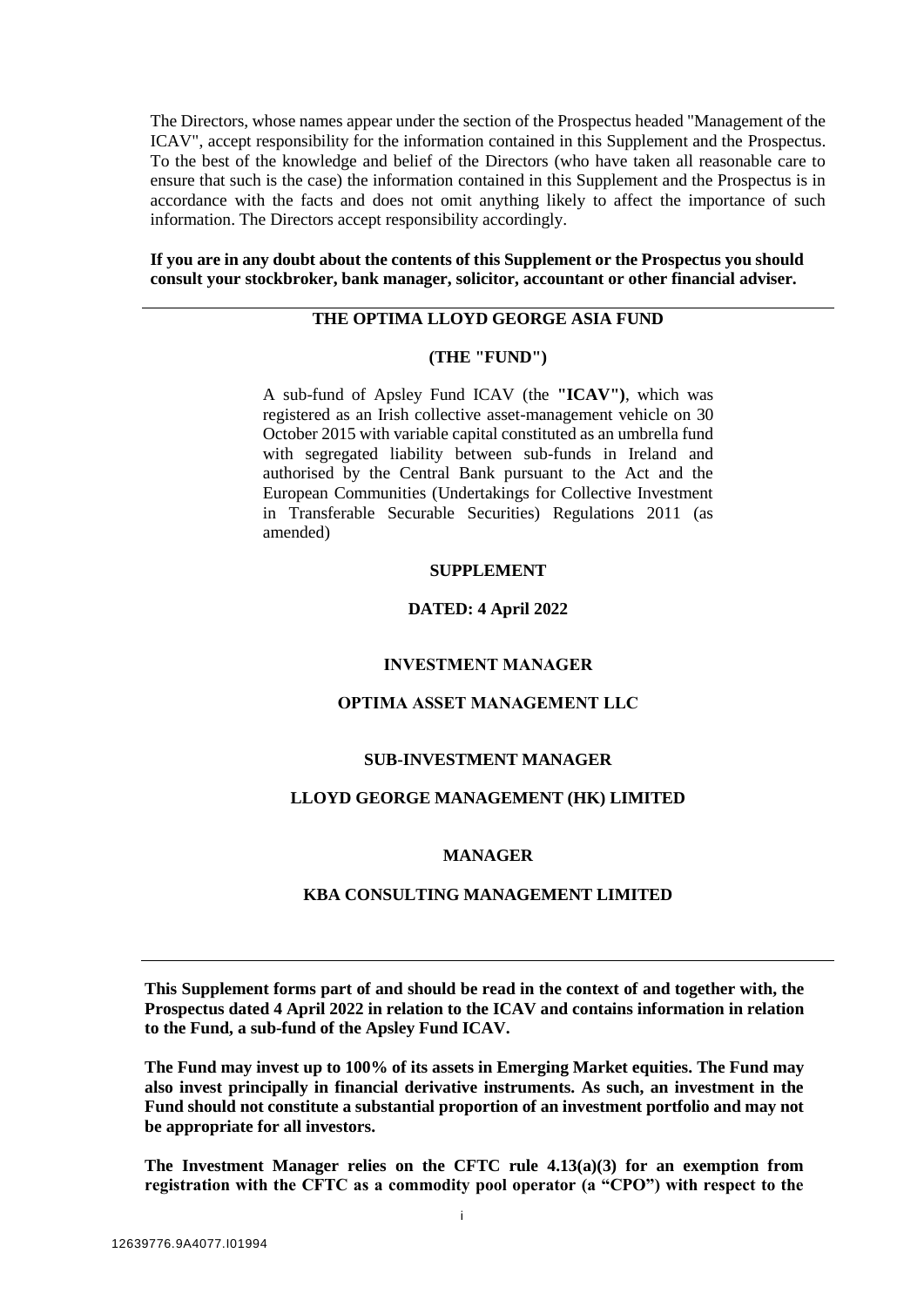**fund. The Investment Manager qualifies for the exemption in CFTC rule 4.13 (a)(3) because (i) participation in the Fund is limited to certain individuals who are within a subclass of qualified eligible persons and to entities that are either qualified eligible persons or accredited investors, recognized under the federal securities and commodities laws, (ii) the Investment Manager limits the amount of the Fund's transactions in futures and swaps to certain de minimis levels prescribed in CFTC rule 4.13 (a)(3)(ii) and (iii) neither the Investment Manager nor anyone acting on the Investment Manager's behalf markets the fund as a vehicle for trading in futures or swaps. As a result of this exemption from CPO registration, the Investment Manager is not required to deliver to the CFTC a disclosure document.**

**Words and expressions defined in the Prospectus shall, unless the context otherwise requires, have the same meaning when used in this Supplement.**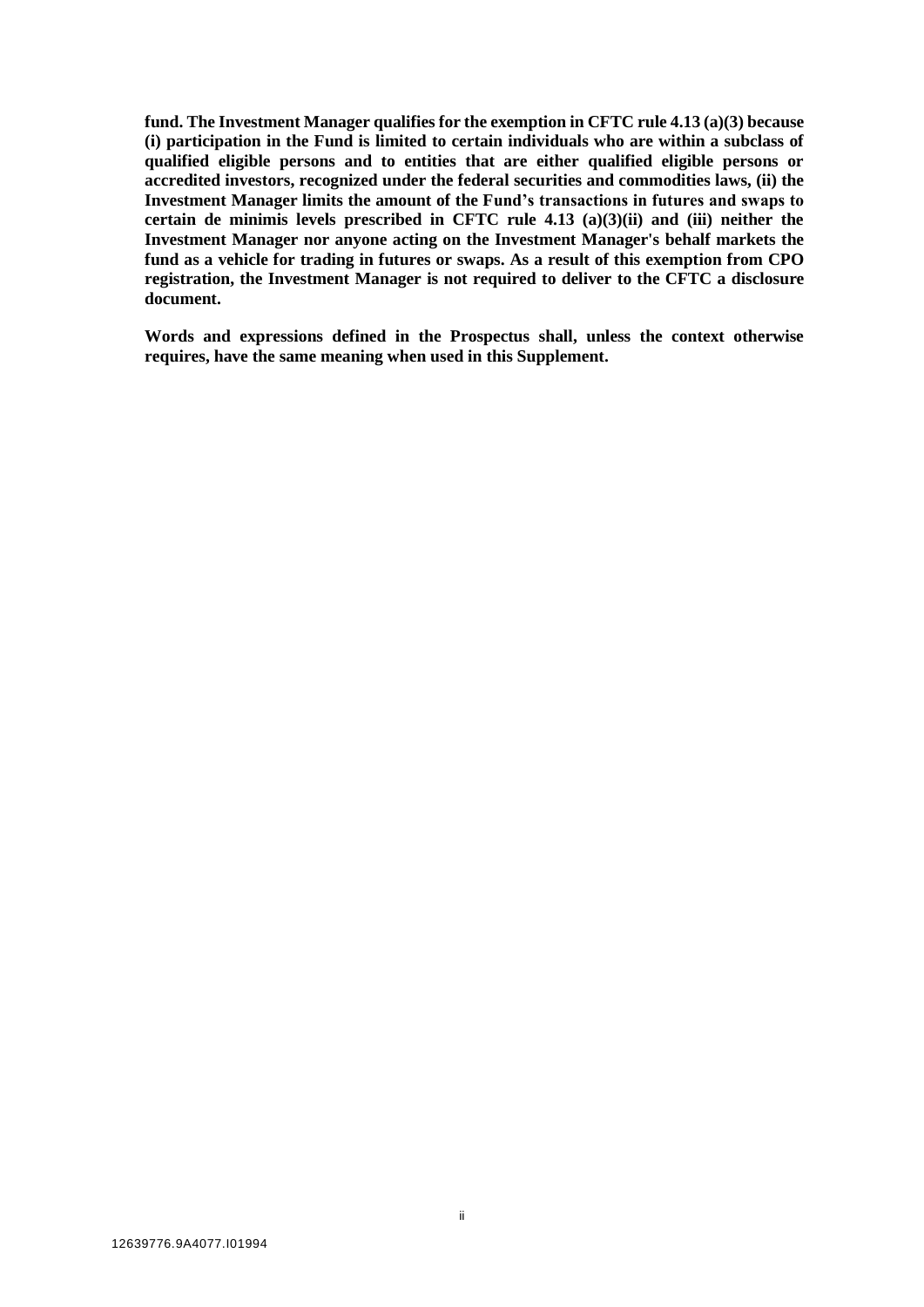# **INDEX**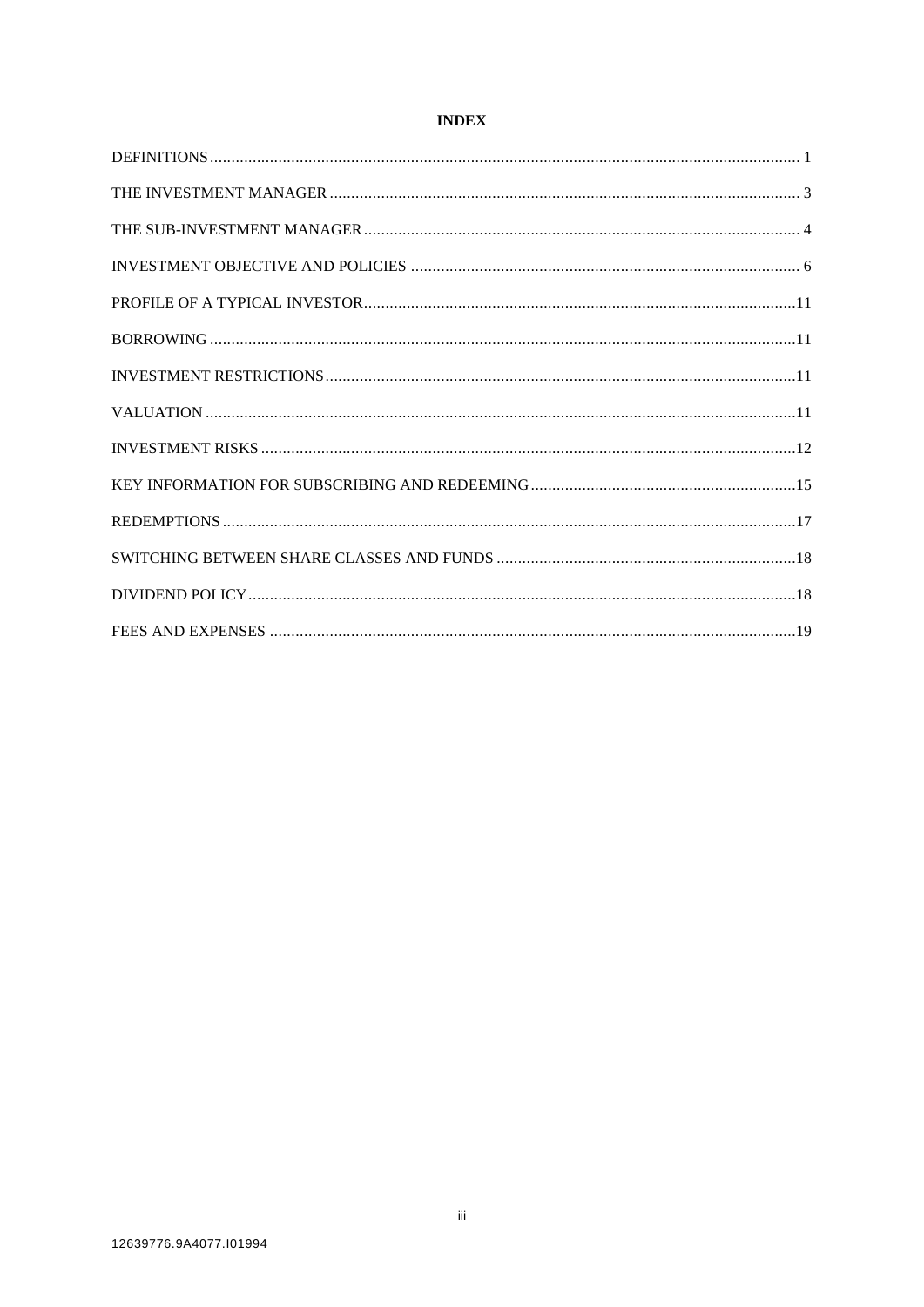# **DEFINITIONS**

Words and terms defined in the Prospectus have the same meaning in this Supplement unless otherwise stated herein.

<span id="page-3-0"></span>

| "Acceptable AIFs"  | means an alternative investment fund(s) which satisfies one of the<br>following criteria:                                                                                                                                                                     |
|--------------------|---------------------------------------------------------------------------------------------------------------------------------------------------------------------------------------------------------------------------------------------------------------|
|                    | (a) schemes established in Guernsey and authorised as "Class A<br>Schemes"; or                                                                                                                                                                                |
|                    | (b) schemes established in Jersey as "Recognised Funds"; or                                                                                                                                                                                                   |
|                    | (c) schemes established in the Isle of Man as "Authorised Schemes";<br><sub>or</sub>                                                                                                                                                                          |
|                    | (d) retail investor alternative investment funds authorised by the<br>Central Bank provided such investment funds comply in all material<br>respects with the provisions of the UCITS Regulations and the Central<br>Bank UCITS Regulations; or               |
|                    | (e) alternative investment funds authorised in a Member State of the<br>EEA, the US, Jersey, Guernsey or Isle of Man and which comply, in<br>all "material respects", with the provisions of the UCITS Regulations<br>and the Central Bank UCITS Regulations. |
|                    | In accordance with the Central Bank's requirements, reference to "all<br>material respects" includes, amongst others, consideration of the<br>following:                                                                                                      |
|                    | (i) the existence of an independent depositary with similar duties and<br>responsibilities in relation to both safekeeping and supervision;                                                                                                                   |
|                    | (ii) requirements for the spreading of investment risk including<br>concentration limits, ownership restrictions, leverage and borrowing<br>restrictions;                                                                                                     |
|                    | (iii) availability of pricing information and reporting requirements;                                                                                                                                                                                         |
|                    | (iv) redemption facilities and frequency; and                                                                                                                                                                                                                 |
|                    | (v) restrictions in relation to dealings by related parties;                                                                                                                                                                                                  |
| "Base Currency"    | means for the purposes of this Supplement, the base currency shall be<br>US Dollar;                                                                                                                                                                           |
| "Dealing Day"      | means each Business Day or such other days as the Directors may agree<br>following consultation with the Manager and the Administrator and<br>upon prior notification to Shareholders, provided there shall be at least<br>one Dealing Day every two weeks;   |
| "Dealing Deadline" | means 16:00 (Irish time) at least two Business Days prior to the<br>relevant Dealing Day or such later time as any Director may from time                                                                                                                     |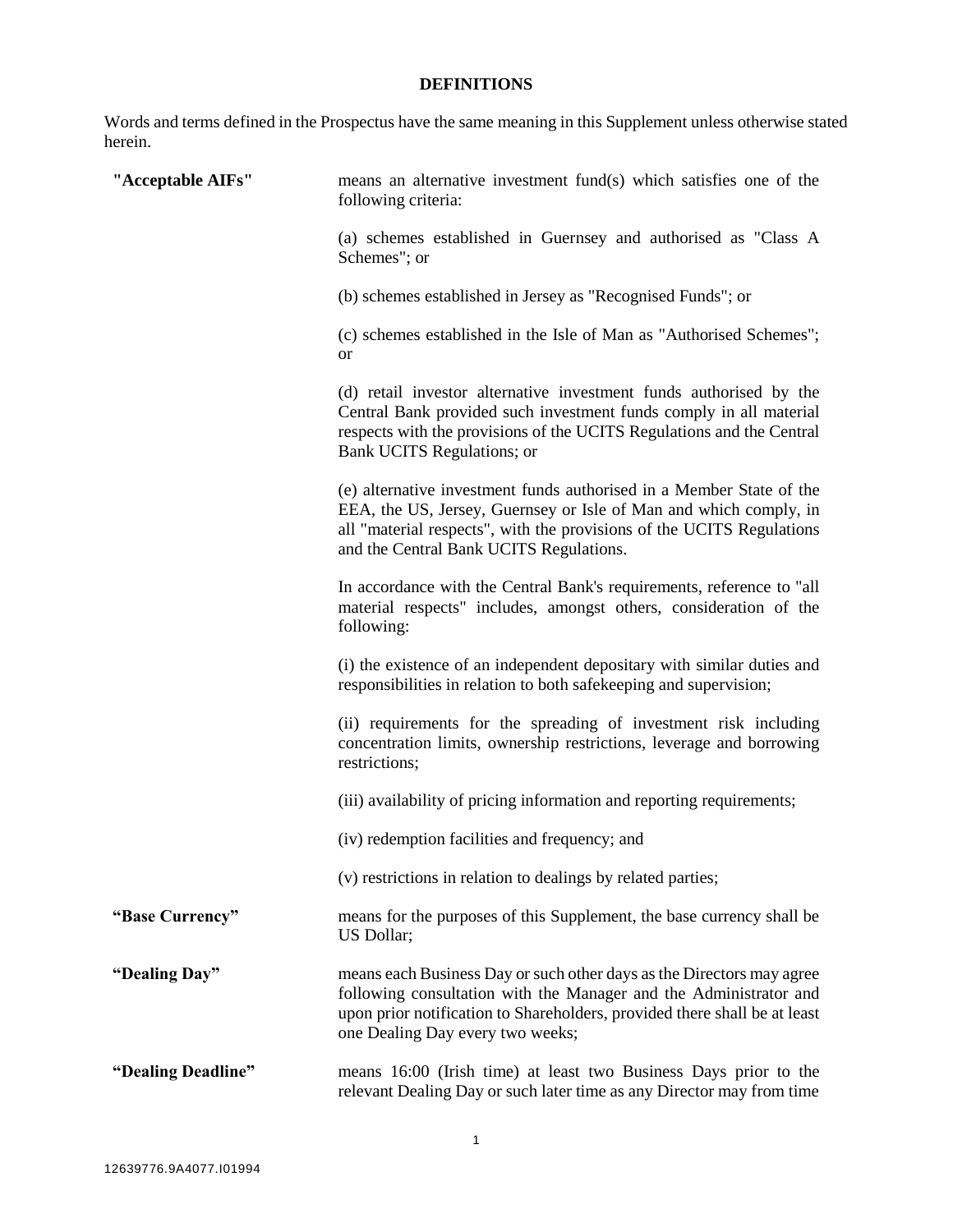|                                  | to time permit and notify in advance to Shareholders provided that<br>applications will not be accepted after the Valuation Point;                                                                                                                                                                                                                                                                                                                                                                                                                                                                                                                                                                                                                                                                                                                                                                                                                                                                                                                                                                                 |
|----------------------------------|--------------------------------------------------------------------------------------------------------------------------------------------------------------------------------------------------------------------------------------------------------------------------------------------------------------------------------------------------------------------------------------------------------------------------------------------------------------------------------------------------------------------------------------------------------------------------------------------------------------------------------------------------------------------------------------------------------------------------------------------------------------------------------------------------------------------------------------------------------------------------------------------------------------------------------------------------------------------------------------------------------------------------------------------------------------------------------------------------------------------|
| "Emerging Markets"               | means markets considered by the Sub-Investment Manager to be of an<br>emerging nature as defined by MSCI AC Asia ex Japan Index and more<br>generally markets within Asia;                                                                                                                                                                                                                                                                                                                                                                                                                                                                                                                                                                                                                                                                                                                                                                                                                                                                                                                                         |
| "Investment Manager"             | means Optima Asset Management LLC or any successor entity<br>appointed in accordance with the requirements of the Central Bank as<br>the investment manager of the Fund;                                                                                                                                                                                                                                                                                                                                                                                                                                                                                                                                                                                                                                                                                                                                                                                                                                                                                                                                           |
| "Investment Grade"               | means a minimum rating of BBB-(S&P, Fitch) and Baa3 (Moodys);                                                                                                                                                                                                                                                                                                                                                                                                                                                                                                                                                                                                                                                                                                                                                                                                                                                                                                                                                                                                                                                      |
| "MSCI AC Asia ex Japan<br>Index" | means the MSCI AC Asia ex Japan Index captures large and mid-cap<br>representation across 2 of 3 developed markets (which are Hong Kong<br>and Singapore, excluding Japan) and 9 emerging markets countries<br>(China, India, Indonesia, Korea, Malaysia, Pakistan, the Philippines,<br>Taiwan and Thailand) in Asia covering approximately 85% of the free<br>float-adjusted market capitalization in each country;                                                                                                                                                                                                                                                                                                                                                                                                                                                                                                                                                                                                                                                                                               |
| "Stock Connect"                  | means a securities trading and clearing links program developed by<br>Hong Kong Exchanges and Clearing Limited ("HKEx"), the Hong<br>Kong Securities Clearing Company Limited ("HKSCC"), Shanghai<br>Stock Exchange ("SSE") and China Securities Depository and Clearing<br>Corporation Limited ("ChinaClear"), with an aim to achieve mutual<br>stock market access between mainland China and Hong Kong. The<br>Stock Connect enables Hong Kong and overseas investors to invest in<br>certain eligible China A shares listed on the SSE ("China Connect"<br>Securities") by routing orders to SSE through their Hong Kong brokers<br>and a securities trading service company established by The Stock<br>Exchange of Hong Kong Limited ("SEHK"), under a trading link<br>established which permits Hong Kong investors and overseas investors<br>(including the Fund) to place orders to trade eligible shares quoted on<br>the SSE subject to an aggregate quota (the "Northbound Trading<br>Link"), subject to the rules of the Stock Connect. The Stock Connect<br>commenced operation on 17 November 2014; |
| "Sub-Investment Manager"         | means Lloyd George Management (HK) Limited or any successor<br>entity appointed in accordance with the requirements of the Central<br>Bank as the sub-investment manager of the Fund;                                                                                                                                                                                                                                                                                                                                                                                                                                                                                                                                                                                                                                                                                                                                                                                                                                                                                                                              |
| "Valuation Day"                  | means each Business Day immediately preceding each Dealing Day,<br>and such other days as the Directors may determine, following<br>consultation with the Manager and the Administrator and prior<br>notification to the Shareholders, provided that there shall be a<br>Valuation Day for every Dealing Day and for the avoidance of doubt,<br>the Valuation Day will precede the relevant Dealing Day by one<br>Business Day; and                                                                                                                                                                                                                                                                                                                                                                                                                                                                                                                                                                                                                                                                                |
| "Valuation Point"                | means 22.00 (Irish time) on a Valuation Day using the official closing<br>market prices in the relevant markets available as at the Valuation Day<br>or such other time on a Valuation Day as the Directors may determine<br>provided that the valuation point is always after the Dealing Deadline.                                                                                                                                                                                                                                                                                                                                                                                                                                                                                                                                                                                                                                                                                                                                                                                                               |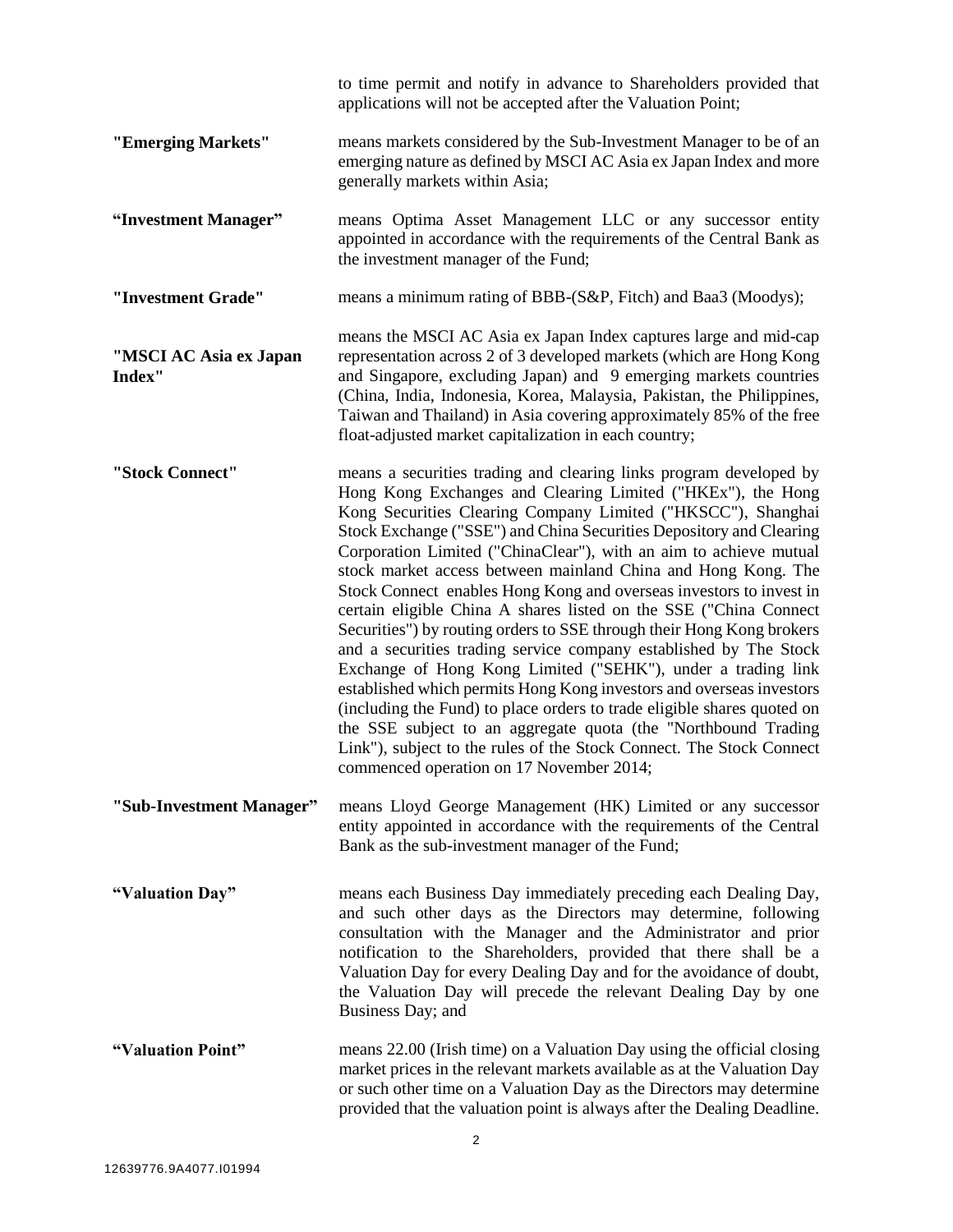#### **THE INVESTMENT MANAGER**

The ICAV has appointed Optima Asset Management LLC, as investment manager responsible for providing discretionary investment management and advisory services in respect of the Fund.

<span id="page-5-0"></span>The Investment Manager is a private investment firm founded in 2019 and has been an SEC Registered Investment Advisor since 2019. As at 1 July 2019, the Investment Manager had funds under management of \$1.4 billion providing investment management services to high net worth individuals, family offices and institutional clients. The Investment Manager's registered address is at 767 Fifth Avenue, New York, New York 10153.

The Investment Management Agreement dated 2 July 2019 between the ICAV and the Investment Manager provides that in the absence of negligence, wilful default, fraud or bad faith, neither the Investment Manager nor any of its directors, officers, employees or agents shall be liable for any loss or damage arising out of its performance of its obligations and duties under the Investment Management Agreement. Under the Investment Management Agreement, in no circumstances shall the Investment Manager be liable for special, indirect or consequential damages, or for lost profits or loss of business, arising out of or in connection with the performance of its duties, or the exercise of its powers, under the Investment Management Agreement. The ICAV is obliged under the Investment Management Agreement to indemnify the Investment Manager out of the assets of the Fund from and against any and all claims, actions, proceedings, damages, losses, liabilities, costs and expenses (including legal fees and expenses) directly or indirectly suffered or incurred by the Investment Manager in connection with the performance of its duties and/or the exercise of its powers under the Investment Management Agreement, in the absence of any negligence, wilful default, bad faith or fraud.

Under the Investment Management Agreement, the Investment Manager is entitled to delegate or subcontract all or any of its functions, powers, discretions, duties and obligations in respect of the Fund to any person approved by the ICAV in accordance with the requirements of the Central Bank, provided that: (i) such delegation or sub-contract shall terminate automatically on the termination of the Investment Management Agreement; (ii) that the Investment Manager shall remain responsible and liable for any acts or omissions of any such delegate as if such acts or omissions were those of the Investment Manager; (iii) such delegates are not paid directly out of the assets of the Fund; and (iv) details of such delegates will be disclosed in the periodic reports and will be available to Shareholders on request. The Investment Manager has delegated the investment decisions to the Sub-Investment Manager.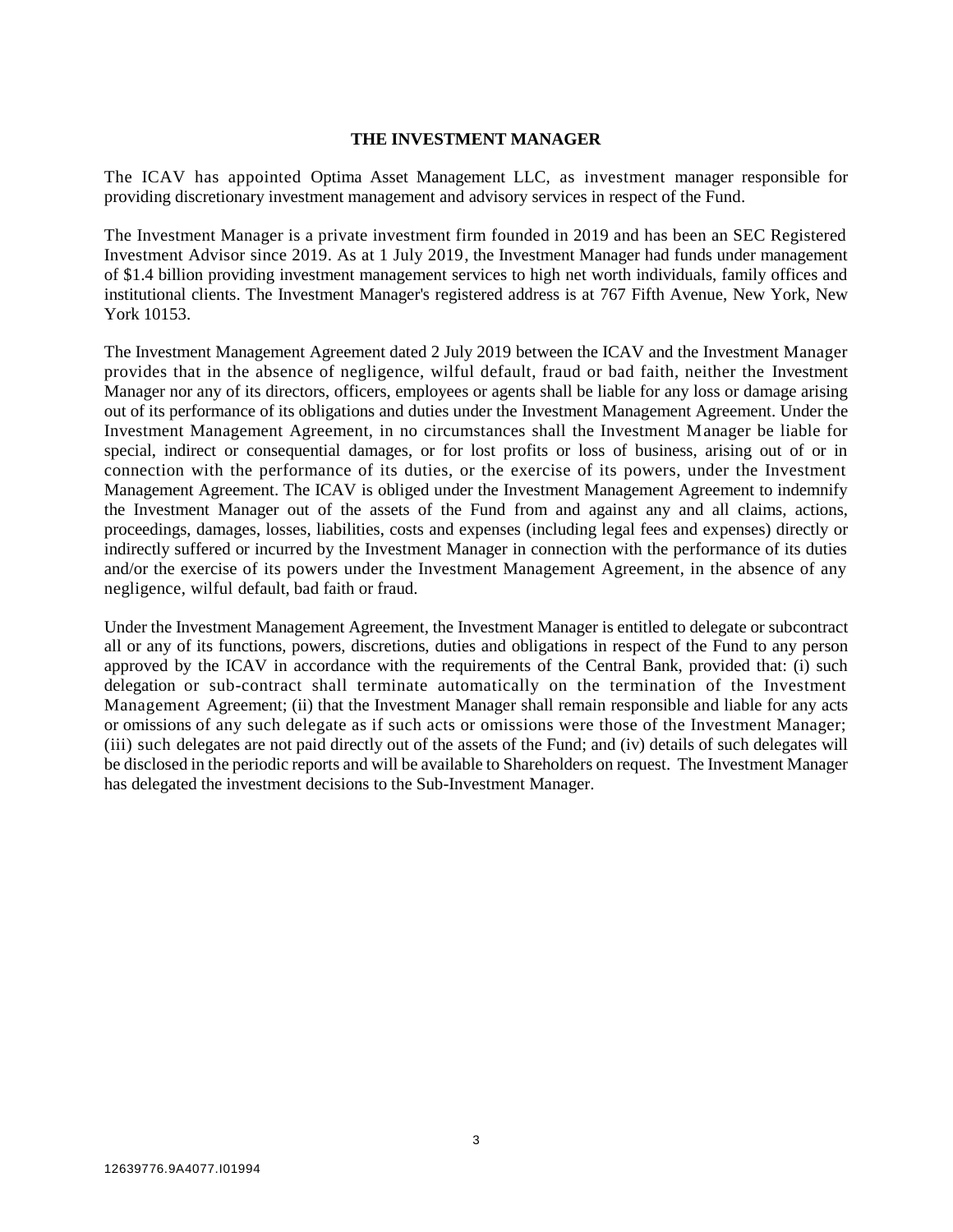#### **THE SUB-INVESTMENT MANAGER**

<span id="page-6-0"></span>The Investment Manager has appointed Lloyd George Management (HK) Limited (formerly known as Lloyd George Advisory (HK) Limited), a Hong Kong company incorporated with limited liability, as its sub-investment manager to be responsible for providing discretionary investment management and advisory services in respect of the Fund, pursuant to a sub-investment management agreement between the ICAV, the Investment Manager and the Sub-Investment Manager.

The Sub-Investment Manager is licensed for asset management activities under the Securities and Futures Ordinance (Chapter 571 of the Laws of Hong Kong) ("**SFO**"), and is regulated by the Hong Kong Securities and Futures Commission (the "**SFC**") (the regulatory authority in Hong Kong which is responsible for the supervision of investment management companies in Hong Kong) with respect to its powers and duties to manage the assets of the Fund on a discretionary basis. Subject to licensing conditions imposed by the SFC, the Sub-Investment Manager shall (i) not hold client assets (as the terms "hold" and "client assets" are defined under the SFO) and (ii) shall only provide services to professional investors (as the term "professional investor" is defined in the SFO and its subsidiary legislation. The Sub-Investment Manager is also registered with the SEC under the Advisers Act. The registered address of the Sub-Investment Manager is Ruttonjee House, Suite #902 11 Duddell Street, Central, Hong Kong.

The portfolio manager will be The Hon. Robert John Daniel Lloyd George, who is best-known for founding Lloyd George Management ("**LGM**") in 1991, later forming partnerships with Eaton Vance, Mirabaud and Sal Oppenheim. There, he developed long-only funds investing in China, India, GEM and BRIC, reaching maximum AUM of US\$17.7 bn. The most recent successful LGM fund was the New Frontier Markets, launched in 2011, which quickly raised US\$900mn.

Lloyd George Management was sold to Bank of Montreal in January 2011, and Mr. Lloyd George retired from Lloyd George Management in 2014. In 2015, he established the Sub-Investment Manager to build on his forty-year track record of investing in emerging markets.

Mr. Lloyd George was previously Managing Director of Indosuez Asia Investment Services in Hong Kong from 1984, launching the first closed end country funds for Thailand, Indonesia, Philippines, China and India. In 1978, he joined the FiduciaryTrust Company in New York to work on international investments for the UN Pension Fund.

He began his investment career in London in 1974 with Coutts & Co. Mr. Lloyd George subsequently worked at the Paris Stock Exchange and at a major bank in Brazil.

Mr. Lloyd George has published several books, including Guide to Asian Stock Markets (1989), The East West Pendulum (1991), North South (1994), David & Winston (2005) (he is a great-grandson of the former Prime Minister David Lloyd George) and The East West Pendulum Revisited (2005). He also advises a number of external funds including the Eton College endowment.

Mr. Lloyd George was educated at Eton College and has an MA from Oxford University.

The Sub-Investment Management Agreement provides that the Sub-Investment Manager shall exercise the due care of a prudent professional investment manager in the performance of its duties and obligations and exercising its rights and authorities under the Sub-Investment Management Agreement and that the Sub-Investment Manager and its directors, officers, employees and agents shall not be liable for any loss or damage arising directly or indirectly out of any act or omission of the Sub-Investment Manager in the performance of its duties under the Sub-Investment Management Agreement unless such loss or damage arose from the negligence, wilful default or fraud of or by the Sub-Investment Manager or any of its directors, officers, employees and agents. Under the Sub-Investment Management Agreement, in no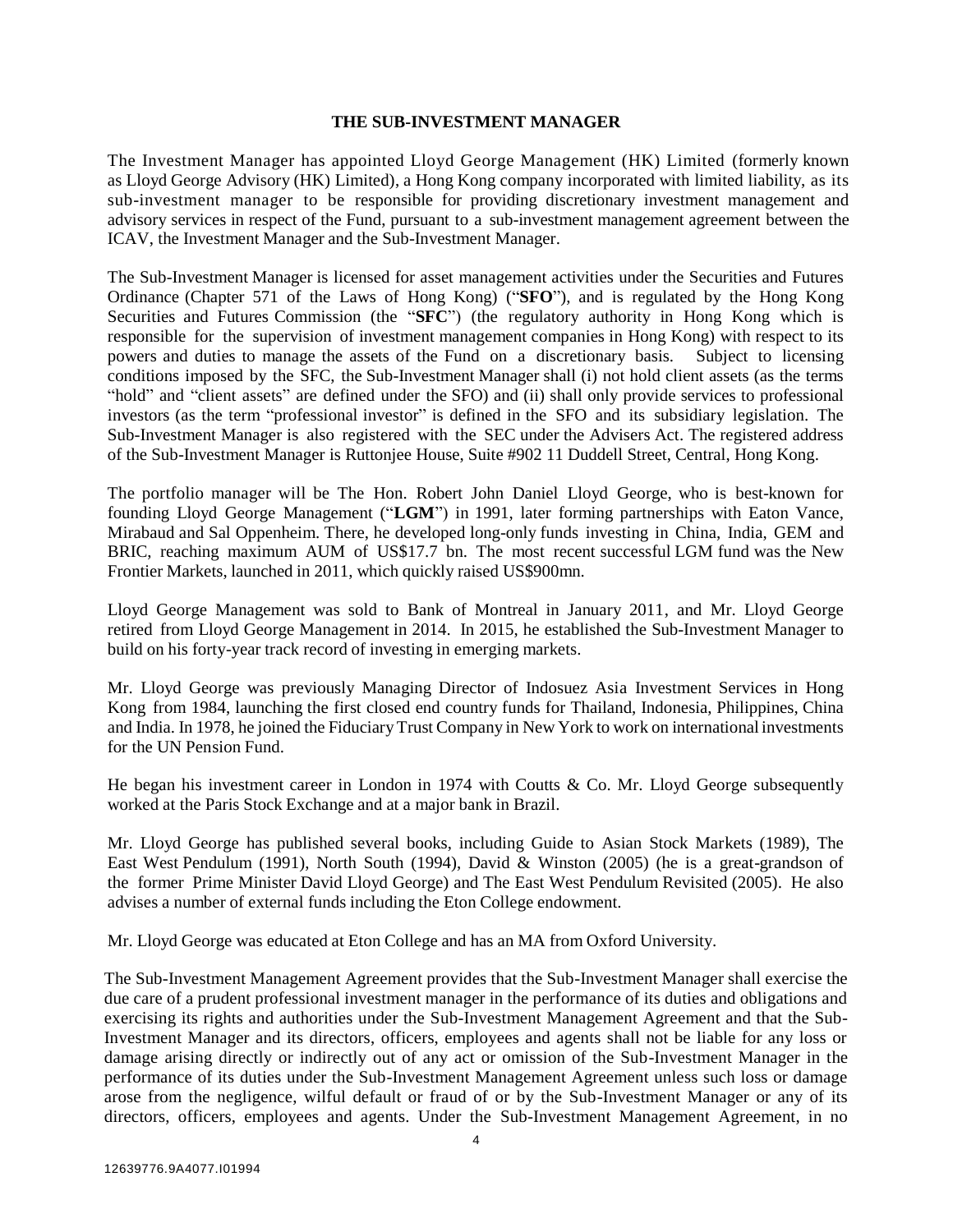circumstances shall the Sub-Investment Manager be liable for special, indirect or consequential damages, or for lost profits or loss of business, arising out of or in connection with the performance of its duties, or the exercise of its powers, under the Sub-Investment Management Agreement. The Investment Manager is obliged under the Sub-Investment Management Agreement to indemnify the Sub-Investment Manager and each of its directors, officers, employees and agents from the assets of the Fund from and against any and all claims, actions, proceedings, damages, losses, liabilities, costs and expenses (including legal fees, professional fees and expenses) directly or indirectly suffered or incurred by the Sub-Investment Manager in connection with the performance of its duties and/or the exercise of its powers hereunder, in the absence of any negligence, wilful default or fraud.

The Sub-Investment Management Agreement shall continue in full force and effect unless terminated by either party at any time upon ninety (90) days prior written notice (provided that such termination shall not take effect until the appointment of a successor sub-investment manager is approved by the Central Bank (the Investment Manager being obliged to exercise all commercially reasonable endeavours in this respect)), or terminated by any party at any time if the other party: (i) commits any material breach of the Sub-Investment Management Agreement or commits persistent breaches of the Sub-Investment Management Agreement which is or are either incapable of remedy or have not been remedied within thirty (30) days of the non-defaulting party serving notice requiring the remedying of the default; (ii) becomes incapable of performing its duties or obligations under the Sub-Investment Management Agreement; (iii) is unable to pay its debts as they fall due or otherwise becomes insolvent or enters into any composition or arrangement with or for the benefit of its creditors or any class thereof; (iv) is the subject of a petition for the appointment of an examiner, administrator, trustee, official assignee or similar officer to it or in respect of its affairs or assets; (v) has a receiver appointed over all or any substantial part of its undertaking, assets or revenues; (vi) is the subject of an effective resolution for the winding up (except in relation to a voluntary winding up for the purposes of reconstruction or amalgamation upon terms previously approved in writing by the other party); or (vii) is the subject of a court order for its winding up or liquidation.

In accordance with the Sub-Investment Management Agreement, the Sub-Investment Manager as a subdelegate of the ICAV is required to have remuneration policies and practices in place consistent with the requirements of the Regulations and the ESMA Guidelines as required, and any further clarifications as may be issued by ESMA, the European Commission or the European Parliament and Council as required.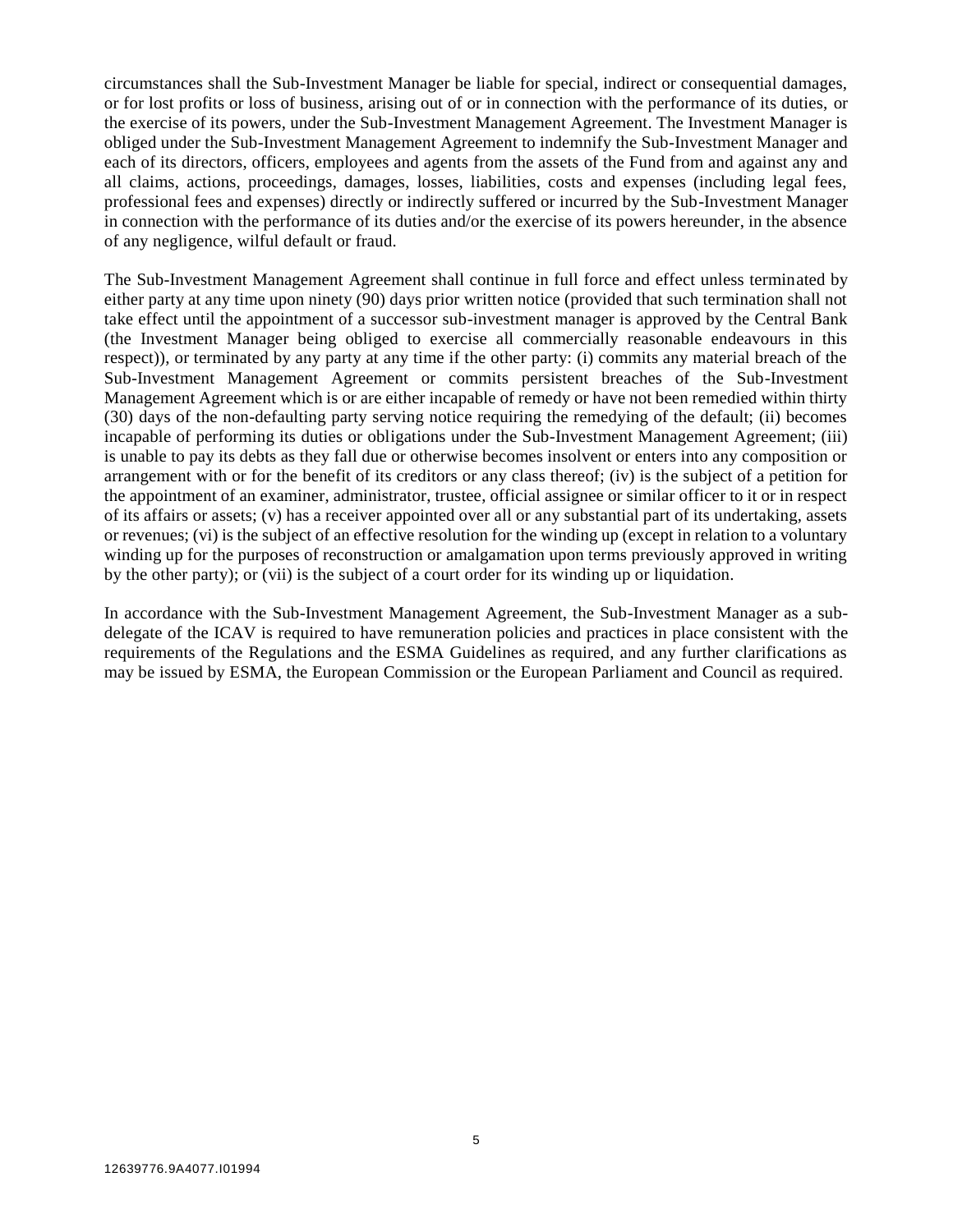### **INVESTMENT OBJECTIVE AND POLICIES**

#### <span id="page-8-0"></span>**Investment Objective**

The objective of the Fund is to generate positive returns over the medium term by investing in Asian equities while seeking to reduce volatility through selective hedging.

### **Investment Policies**

The Fund will seek to achieve its investment objective by investing up to 100% of its assets directly in Asian equities including in Emerging Market equities and/or indirectly through financial derivative instruments ("**FDI**") which are listed or traded on a Recognised Market as set out in Appendix II of the Prospectus.

The Fund may invest up to 10% of its assets in Australian equities.

The Fund may invest in and have direct access to China A shares listed on the Shanghai and Shenzhen Stock Exchanges via the Stock Connect. Exposure to China A shares through the Stock Connect will not be more than 40% of the Fund's Net Asset Value.

The Fund may also invest in participatory notes, which are debt securities issued by banks or brokerdealers which embed a swap contemplated by the Fund's Risk Management Process and set out in the FDI table under the heading "**Financial Derivative Instruments**" below). Participatory notes are designed to replicate exposure to an equity, equities or an equity market index primarily in markets where direct investment is either impossible or difficult due to inefficiencies or local investment restrictions affecting such equities in the jurisdiction of their issue. At present, such participatory notes may be used by the Fund to access equities in India only until such time as the Fund is registered with the Securities and Exchange Board of India ("**SEBI**") as a Category II foreign portfolio investor ("**FPI**") pursuant to the SEBI (Foreign Portfolio Investors) Regulations, 2015, as may be amended from time to time.

The portfolio is expected to consist typically of 30 to 50 equity positions. The Fund may also invest directly in exchange traded closed-ended funds (which comply with the eligibility classification under the UCITS Regulations and Central Bank UCITS Regulations as transferable securities).

A maximum of 10% of the Fund's Net Asset Value may be invested in UCITS and Acceptable AIFs, which may include open-ended exchange traded funds (**"ETFs**"), in accordance with the Central Bank requirements including guidance related to investment in acceptable alternative investment funds, in order to gain exposure to equities.

The Fund's Net Asset Value may have high volatility due to investment in Emerging Market equities. The Fund may employ the investment techniques and instruments listed below, for investment and hedging purposes in order to reduce such volatility, where provided for in the Fund's Risk Management Process relating to the use of FDI on behalf of the Fund which details how it accurately measures, monitors and manages the various risks associated with FDI. The Fund will only take short positions through FDI i.e. synthetic short exposure rather than physical short sales.

In addition, the Fund may invest up to 100% of its Net Asset Value in cash and other money market instruments including certificates of deposit and commercial paper issued by highly rated (Investment Grade or higher) corporate or sovereign issuers for cash flow purposes or where the Sub-Investment Manager believes that economic, financial and political conditions make it advisable to do so and that it would not be in the best interests of Shareholders to be fully invested or where the Fund needs to maintain liquidity to meet redemption requests.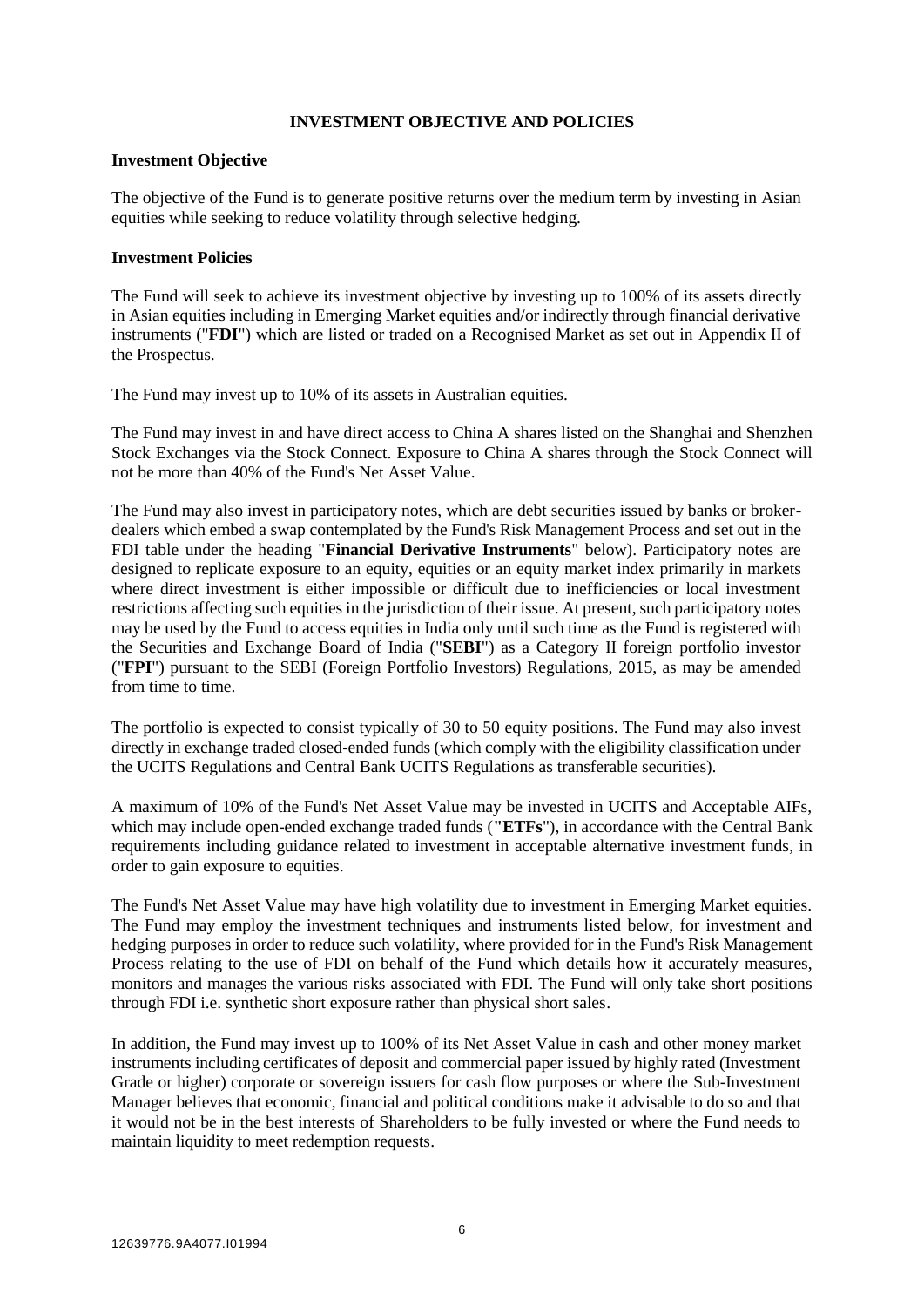The Fund may also invest up to 10% of its Net Asset Value in liquid financial assets or money market instruments which are not listed, traded or dealt in on a Recognised Market.

### **Investment Strategy**

The Sub-Investment Manager will focus on opportunities in China, India, Taiwan, South Korea, Singapore, Thailand, Indonesia, Philippines and Vietnam. The Sub-Investment Manager may also seek to invest in other markets set out in the Prospectus such as Hong Kong which complements the investment policy of the Fund to invest in Asian equities. Investments are expected to include companies across a variety of industry sectors including but not limited to financials, consumer, communications, healthcare, technology, materials, and industrials.

The Sub-Investment Manager may also invest no more than 10% of the Fund's assets in Australian equities.

Due to the complexities and inefficiencies of these markets, the Sub-Investment Manager believes that in-depth, bottom-up fundamental analysis and comprehensive top-down research can add value by identifying overlooked or misunderstood companies and industries. Bottom-up fundamental analysis will include an analysis of the strength of an issuer's cash flow generation, the sustainability of dividend yields, potential earnings growth, valuation metrics, balance sheet quality, management capabilities and integrity, and the impact of industry trends on a company, for instance, in terms of its competitive position.

Top-down research involves looking at political environment and macro-economic variables such as real GDP growth, inflation, budget and current account deficits, monetary and fiscal policy, foreign exchange reserves, currency movements, tariff increases/decreases and debt burden.

This focus derives from the Sub-Investment Manager's investment view that growth in Asia for the next decade at least will be dominated by the two economies of India and China, and that related growth opportunities will develop across the ASEAN region.

In the Sub-Investment Manager's view Asian equities offer a rich set of investment opportunities given the region's economic dynamism, the growth of the domestic stock markets, and the diversity of countries, markets, currencies, exchanges, companies, and valuations.

The Fund is actively managed in reference to the MSCI AC Asia ex Japan Index (the "**Benchmark**") as its performance is compared to the Benchmark in marketing materials and the Fund's performance is measured against the Benchmark for performance comparison purposes only. Investments in the portfolio are not specifically selected from the constituents of the Benchmark, hence the Fund's investment policy is in no way constrained and the degree of deviation from the Benchmark may be significant.

#### **Long/Short Strategy**

The Sub-Investment Manager will seek to structure the Fund's portfolio so that in normal circumstances it has a long/short ratio of net exposure between 75%- 125% long and 0%-50% short. Short positions can only be synthetically taken through FDI as listed below. Short positions may be taken by the Sub-Investment Manager to reduce exposure to a particular sector without having to sell all or some of the Fund's holdings. With the exception of participatory notes which embed an equity swap to take exposure to Indian equities, use of the FDI listed in the table below is limited to efficient portfolio management and hedging purposes. If the use of FDI, as disclosed below, becomes more extensive, this may increase the volatility of the Fund's performance.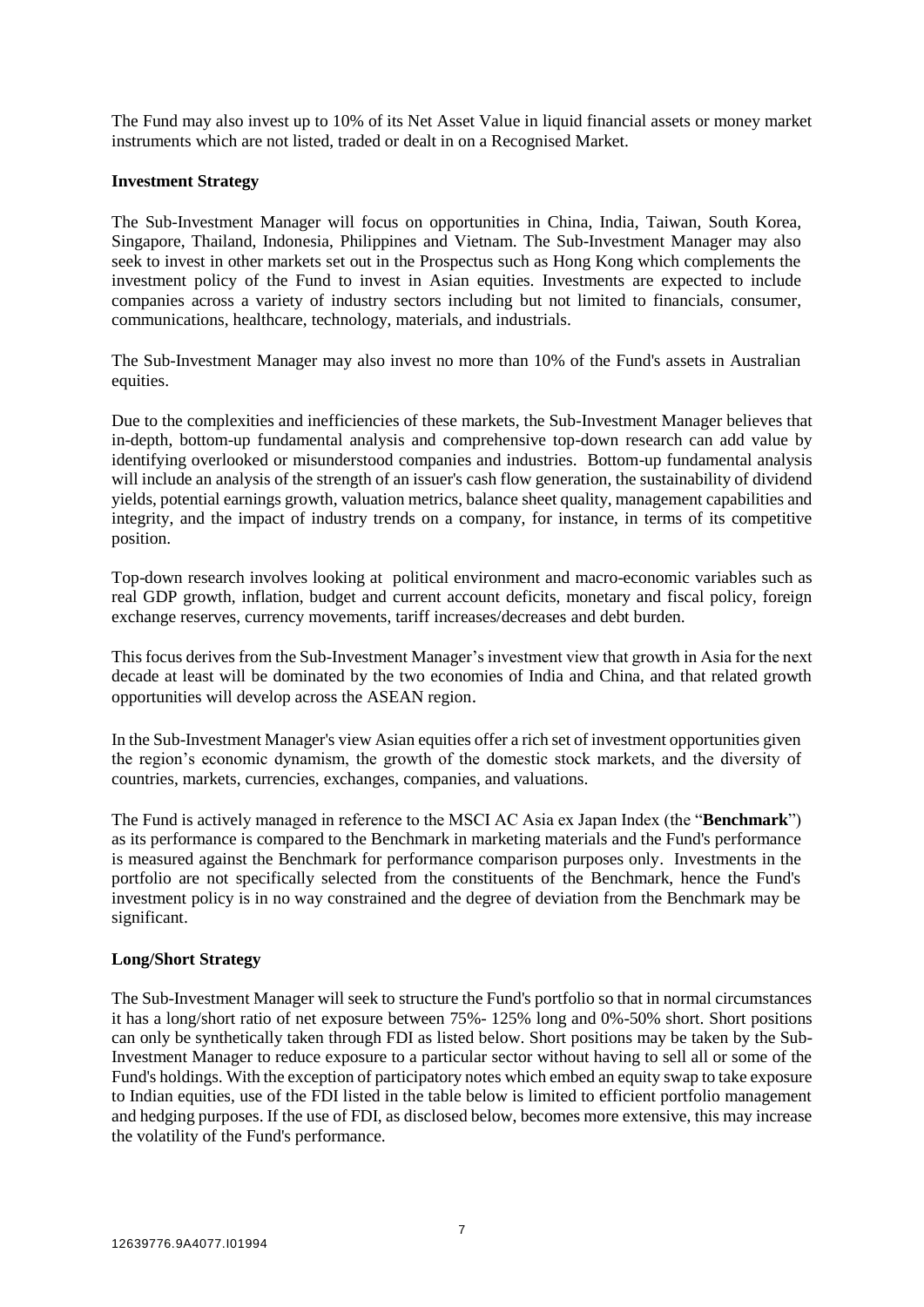## **Investment in India**

The Sub-Investment Manager will endeavour to have the Fund registered as a FPI with a designated depository participant approved by the SEBI (which category also includes previously registered foreign institutional investors registered with the SEBI under the SEBI (Foreign Institutional Investors) Regulations, 1995 and Qualified Foreign Investors). Until such time as the Fund is registered as a FPI, the Fund will use participatory notes to access equities in India. Subject to the Indian FPI Regulations and the Foreign Exchange Management (Transfer or Issue of Securities by a Person Resident Outside India) Regulations, 2000 ("**Indian FEMA Regulations**"), a registered Indian FPI may buy and sell equity shares and debentures of Indian companies through stock exchanges in India at the current market price subject to certain individual and collective statutory limits. The Reserve Bank of India ("**RBI**") acts as the regulatory body to monitor the statutory limits on investments by Indian FPIs in an Indian company. If the total holdings of the Indian FPIs reach such statutory limits, the RBI would require the Indian FPI and the relevant Indian company to seek prior approval from the RBI for any purchase, which approval may not be forthcoming.

## **Financial Derivative Instruments**

As detailed above, the Fund may be exposed to the FDI listed in the below table for efficient portfolio management and hedging purposes. The Fund's use of the FDI listed below is provided for in the Fund's Risk Management Process, which enables it to accurately measure, monitor and manage the various risks associated with FDIs.

The Fund does not currently use repurchase/reverse repurchase agreements, securities lending and total return swaps for efficient portfolio management purposes. It may do so in the future subject to the Central Bank's requirements and full details will be provided in an updated Supplement.

In circumstances where collateral is received, the Sub-Investment Manager, on behalf of the ICAV, will adopt a written haircut policy, which will be tailored for each class of assets received as collateral and will take into account the characteristics of the assets such as the credit standing or the price volatility, as well as the outcome of any stress tests performed.

| <b>Derivative</b> | <b>Specific Use</b>                                      | Where<br>hedging:<br>risk being<br>hedged | EPM?            | <b>How FDI will help</b><br>achieve investment<br>objectives? |
|-------------------|----------------------------------------------------------|-------------------------------------------|-----------------|---------------------------------------------------------------|
| Currency          | Hedge the portfolio                                      | Currency                                  | $Yes - hedging$ | Hedge foreign                                                 |
| Forward           | which has the U.S.                                       | <b>Risk</b>                               | only            | currency exposure for                                         |
| Contracts         | Dollar as its Base                                       |                                           |                 | non U.S. Dollar                                               |
|                   | Currency for share                                       |                                           |                 | denominated share                                             |
|                   | classes denominated in                                   |                                           |                 | class and prevent                                             |
|                   | non-U.S. Dollar                                          |                                           |                 | <b>NAV</b> fluctuations                                       |
|                   | currencies.                                              |                                           |                 | caused by currency                                            |
|                   |                                                          |                                           |                 | movements for these                                           |
|                   |                                                          |                                           |                 | share classes.                                                |
| Equity Index      | Contracts to receive or pay                              | Market                                    | $Yes - EPM$     | Manages the Fund's                                            |
| <b>Futures</b>    | based<br>cash<br>the<br>on                               | <b>Risk</b>                               | only            | exposure to equities                                          |
|                   | performance<br>of<br>an                                  |                                           |                 | fluctuations.                                                 |
|                   | underlying index at a pre-<br>determined future date and |                                           |                 |                                                               |
|                   | at a price agreed through a                              |                                           |                 |                                                               |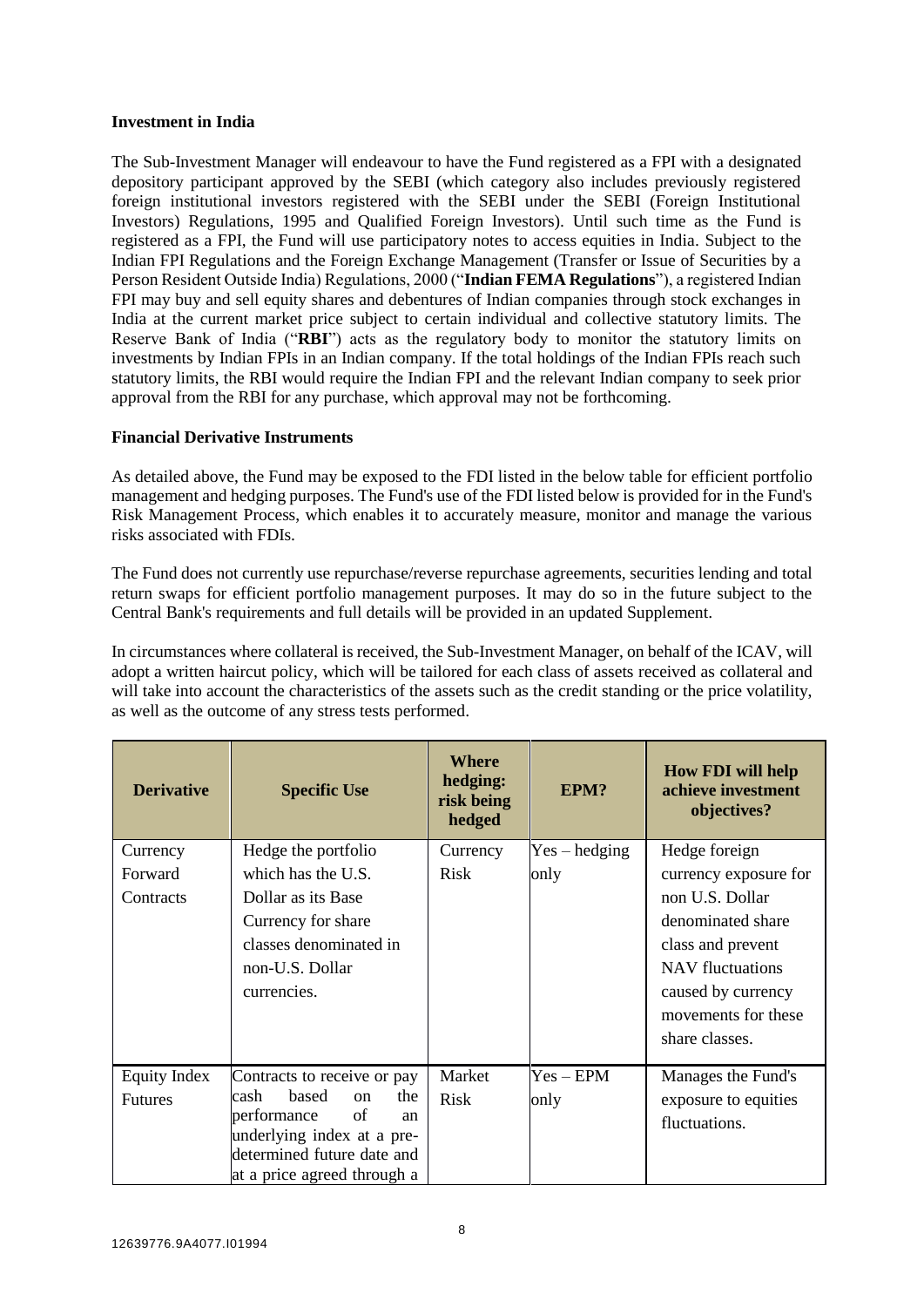| <b>Derivative</b>                      | <b>Specific Use</b>                                                                                                                                                                                                                                                                                                                               | <b>Where</b><br>hedging:<br>risk being<br>hedged | EPM?                               | <b>How FDI will help</b><br>achieve investment<br>objectives?                                                                                  |
|----------------------------------------|---------------------------------------------------------------------------------------------------------------------------------------------------------------------------------------------------------------------------------------------------------------------------------------------------------------------------------------------------|--------------------------------------------------|------------------------------------|------------------------------------------------------------------------------------------------------------------------------------------------|
|                                        | transaction undertaken on<br>an exchange.<br>All such indices to which<br>exposure is gained for EPM<br>purposes comply with the<br>Central Bank's<br><b>UCITS</b><br>Regulations<br>and<br>the<br>Central Bank's guidance on<br><b>UCITS</b> Financial Indices<br>and the ESMA Guidelines<br>on exchange traded funds<br>and other UCITS issues. |                                                  |                                    |                                                                                                                                                |
| Equity swaps                           | To manage the Fund's<br>exposure to fluctuations<br>in the prices of individual<br>equity positions.                                                                                                                                                                                                                                              | Market<br><b>Risk</b>                            | $Yes - EPM$<br>and hedging<br>only | Assist in capital<br>protection which<br>helps the Fund<br>achieve its objective<br>of generating positive<br>returns in all market<br>phases. |
| <b>Equity Index</b><br>Options         | To hedge certain risks of<br>equity investment<br>positions.<br>For example, call options<br>may serve as a long<br>hedge of the investments<br>of a Fund and sold put<br>options may serve as a<br>limited short hedge of the<br>investments of a Fund.                                                                                          | Market risk                                      | $Yes - EPM$<br>and hedging<br>only | Manages the Fund's<br>exposure to equities<br>fluctuations which<br>helps the Fund achieve<br>its objective.                                   |
| Contracts for<br>Difference            | To manage the Fund's<br>exposure to fluctuations<br>in the prices of individual<br>equity positions.                                                                                                                                                                                                                                              | Market<br><b>Risk</b>                            | $Yes - EPM$<br>and hedging<br>only | Assist in capital<br>protection which<br>helps the Fund<br>achieve its objective<br>of generating positive<br>returns in all market<br>phases. |
| P-Notes<br>which embed<br>equity swaps | Independent profit<br>opportunities in the<br>Indian market                                                                                                                                                                                                                                                                                       | Market<br><b>Risk</b>                            | No                                 | Provides for the<br>ability to gain<br>strategic exposure to                                                                                   |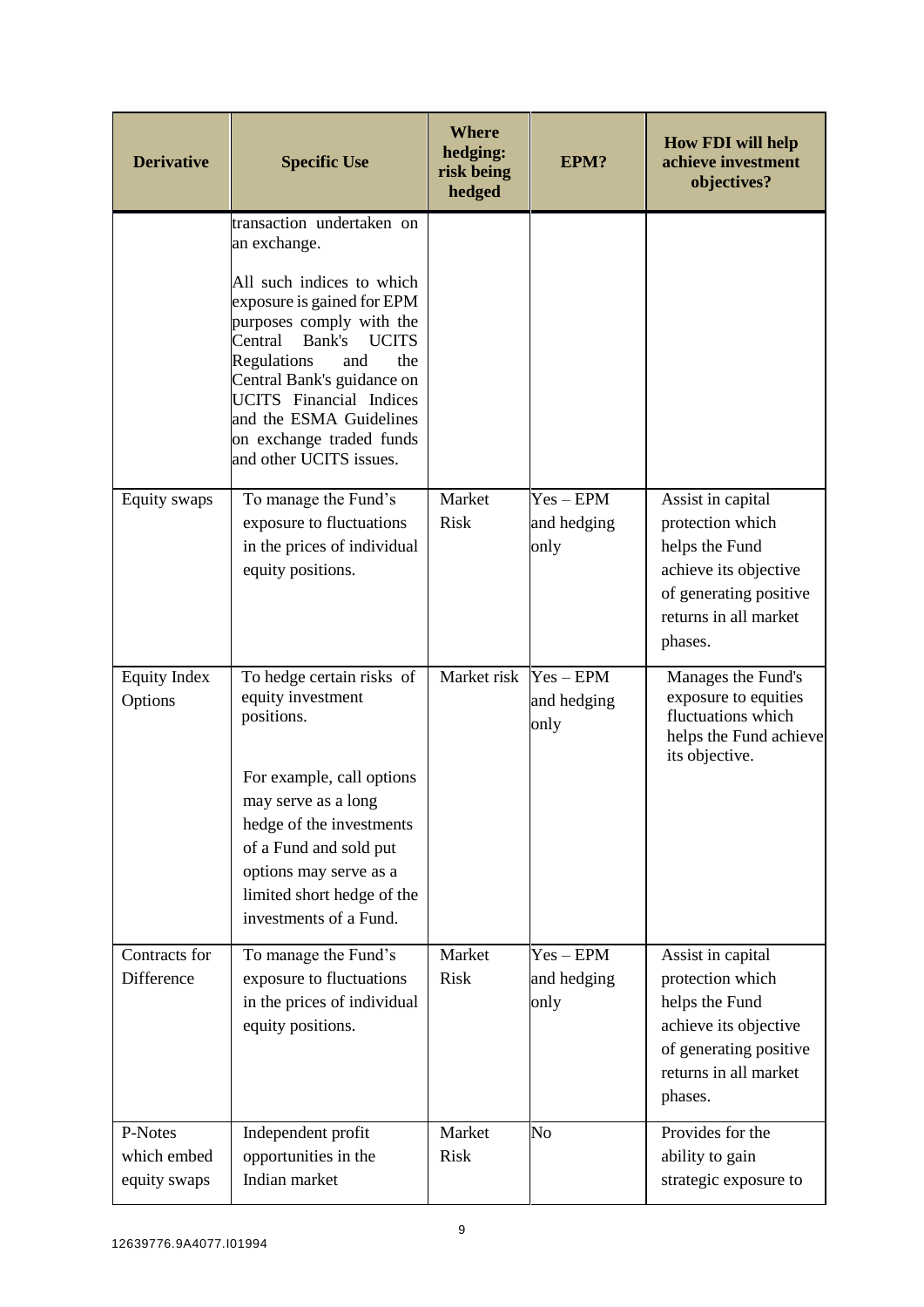| <b>Derivative</b> | <b>Specific Use</b> | Where<br>hedging:<br>risk being<br>hedged | EPM? | <b>How FDI will help</b><br>achieve investment<br>objectives? |
|-------------------|---------------------|-------------------------------------------|------|---------------------------------------------------------------|
|                   |                     |                                           |      | equities in the Indian<br>market.                             |

The Fund's global exposure will be calculated using the commitment approach and leverage will not exceed 100% of its net assets at any time. Simple leverage is calculated as being global exposure divided by the Fund's Net Asset Value. The Sub-Investment Manager will measure global exposure and leverage daily.

# **Currency Hedging**

## *Investment Level Hedging*

The Fund may, at the discretion of the Sub-Investment Manager, hedge against currency fluctuations in non-US Dollar denominated portfolio investments.

Further details of the risks are included in the Prospectus under the heading "Foreign Exchange Risk".

# *Share Class Hedging*

The Fund will seek to hedge against currency risk arising from Shares being designated in a currency other than the Base Currency.

There can be no assurance that such hedging transactions will be effective so far as the Shareholders of the relevant Classes are concerned. Further details of the allocation to the relevant Class of the gains/losses on and the costs of the relevant financial instruments relating to class specific hedging are included in the Prospectus under the heading "Share Currency Designation Risk".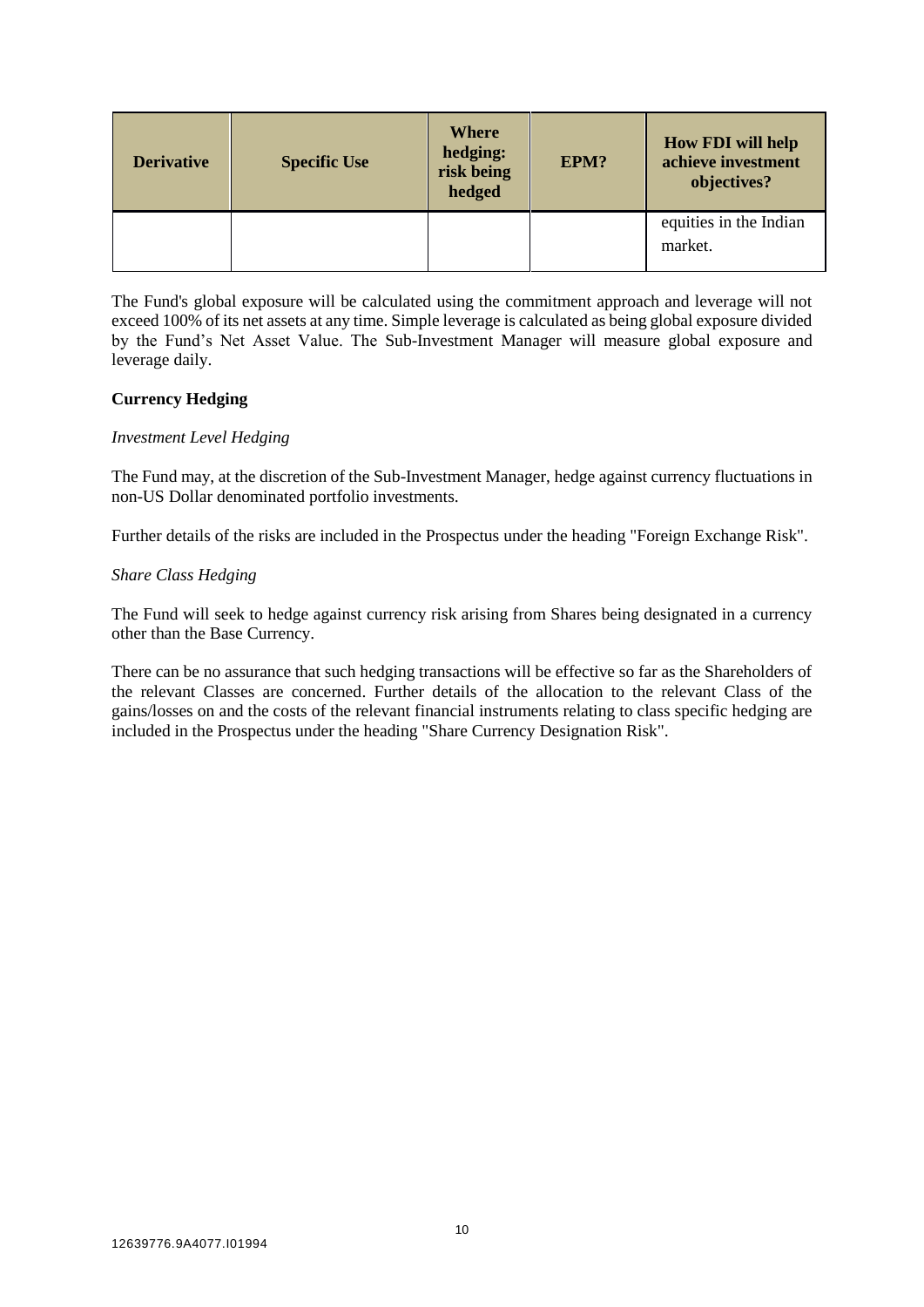### **PROFILE OF A TYPICAL INVESTOR**

<span id="page-13-0"></span>The Fund is suitable for investors who are willing to tolerate medium to high risks and who are seeking a portfolio which has a long-term horizon.

#### **BORROWING**

<span id="page-13-1"></span>In accordance with the general provisions set out in the Prospectus under the heading Borrowing Policy, the Fund may borrow up to 10% of its total Net Asset Value on a temporary basis and not for speculative purposes.

#### **INVESTMENT RESTRICTIONS**

<span id="page-13-2"></span>The investment restrictions set out in the Prospectus are deemed to apply at the time of purchase of the Investments. If such limits are exceeded for reasons beyond the control of the ICAV, or as a result of the exercise of subscription rights, the ICAV must adopt, as a priority objective, the remedying of the situation, taking due account of the interests of Shareholders.

The Directors may, in consultation with the Manager and the Investment Manager, from time to time and subject to notifying shareholders, impose such further investment restrictions as they shall determine shall be compatible with or in the interest of the Shareholders, including in order to comply with the laws and regulations of the countries where Shareholders are located provided that the general principles of diversification and other investment restrictions set out in the Prospectus are adhered to in respect of the Fund's assets.

#### **VALUATION**

#### <span id="page-13-3"></span>**Valuation of listed securities**

The value of the assets of the Fund with respect to each Investment which is quoted, listed or traded under the rules of a Recognised Market, for which market quotations are readily available, shall be valued at the official closing price published by the exchange on the relevant Recognised Market at the Valuation Point.

The ICAV has adopted a pricing policy for the Fund which sets out the methods and the procedures for ensuring that all assets are valued in accordance with the Instrument, the Prospectus and this Supplement.

Investors' attention is drawn to the section entitled "Valuation of Assets" in the Prospectus for details on how the Fund's other Investments are valued.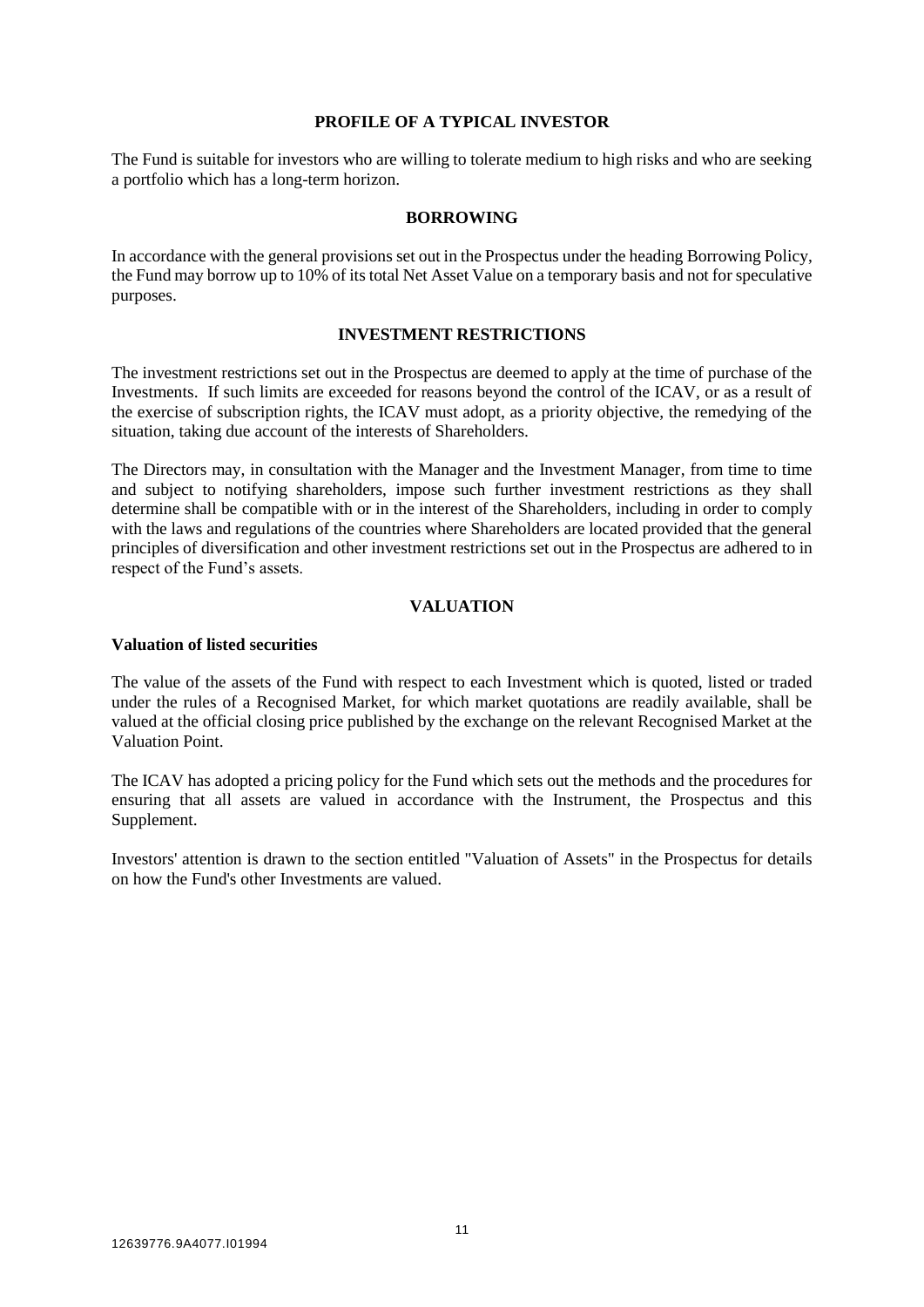### **INVESTMENT RISKS**

<span id="page-14-0"></span>Investment in the Fund carries with it a degree of risk including, but not limited to, the risks described in the "Investment Risks" section of the Prospectus. These investment risks are not purported to be exhaustive and potential investors should review the Prospectus and this Supplement carefully and consult with their professional advisers before making an application for Shares. There can be no assurance that the Fund will achieve its investment objective.

#### **India Risk**:

The Fund will invest in the India market through FPI status that is regulated by the Securities and Exchange Board of India (Foreign Portfolio Investors) Regulations, 2014 ("**Indian FPI Regulations**"). Investments made through such FPI status are therefore subject to any statutory or regulatory limits imposed by the Indian authority, the SEBI, from time to time, including the ability of SEBI to suspend or withdraw the FPI status in case of non-compliance with the Indian FPI Regulations. Investors should note the risks due to any such regulatory changes or suspension/withdrawal of FPI status. There will also be risks of foreign exchange controls which, in any country may cause difficulties in the repatriation of funds from such country. In addition, the Fund is more susceptible to India's economic, market, political, social or regulatory developments. With respect to Indian tax laws, Investors should note that such laws are subject to change and interpretations of Indian tax laws may be affected by judicial decisions or administrative interpretations. Any such changes may be applied retroactively to transactions entered into before the effective date of the change.

#### **China and India Tax Risks:**

The tax law and regulations of China and India are constantly changing, and they may be changed with retrospective effect to the advantage or disadvantage of the Shareholders through the imposition of taxes on investment gains made by the Fund. The interpretation and applicability of the tax law and regulations by tax authorities may vary from region to region and other countries in the region may impose taxes on investment gains in the future.

## **Investments in China**

## **Country and market risk:**

Investing in the People's Republic of China (**PRC**) is subject to the risks of investing in emerging markets – as outlined in the Prospectus – and additional risks which are specific to the PRC market. The economy of China is in a state of transition from a planned economy to a more market oriented economy and investments may be sensitive to changes in law and regulation together with political, social or economic policy which includes possible government intervention. In extreme circumstances, a fund investing in the PRC may incur losses due to limited investment capabilities, or may not be able to fully implement or pursue its investment objectives or strategy, due to local investment restrictions, illiquidity of the PRC domestic securities market, and/or delay or disruption in execution and settlement of trades. Any fund investing in China may be adversely affected by such losses.

China is one of the world's largest emerging markets. As with investing in any emerging market country, investments in China may be subject to greater risk of loss than investments made in a developed market. This is due, among other things, to greater market volatility, lower trading volume, greater risk of market shut down, and more governmental limitations with respect to foreign-inward investment. The companies in which a fund invests may be held to lower disclosure, corporate governance, accounting and reporting standards than companies listed or traded in more developed markets. In addition, some of the securities held by a fund may be subject to higher transaction and other costs, foreign ownership limits, the imposition of taxes, or may have liquidity issues which make such securities more difficult to sell at reasonable prices. These factors may increase the volatility and hence the risk of an investment in a fund investing in China.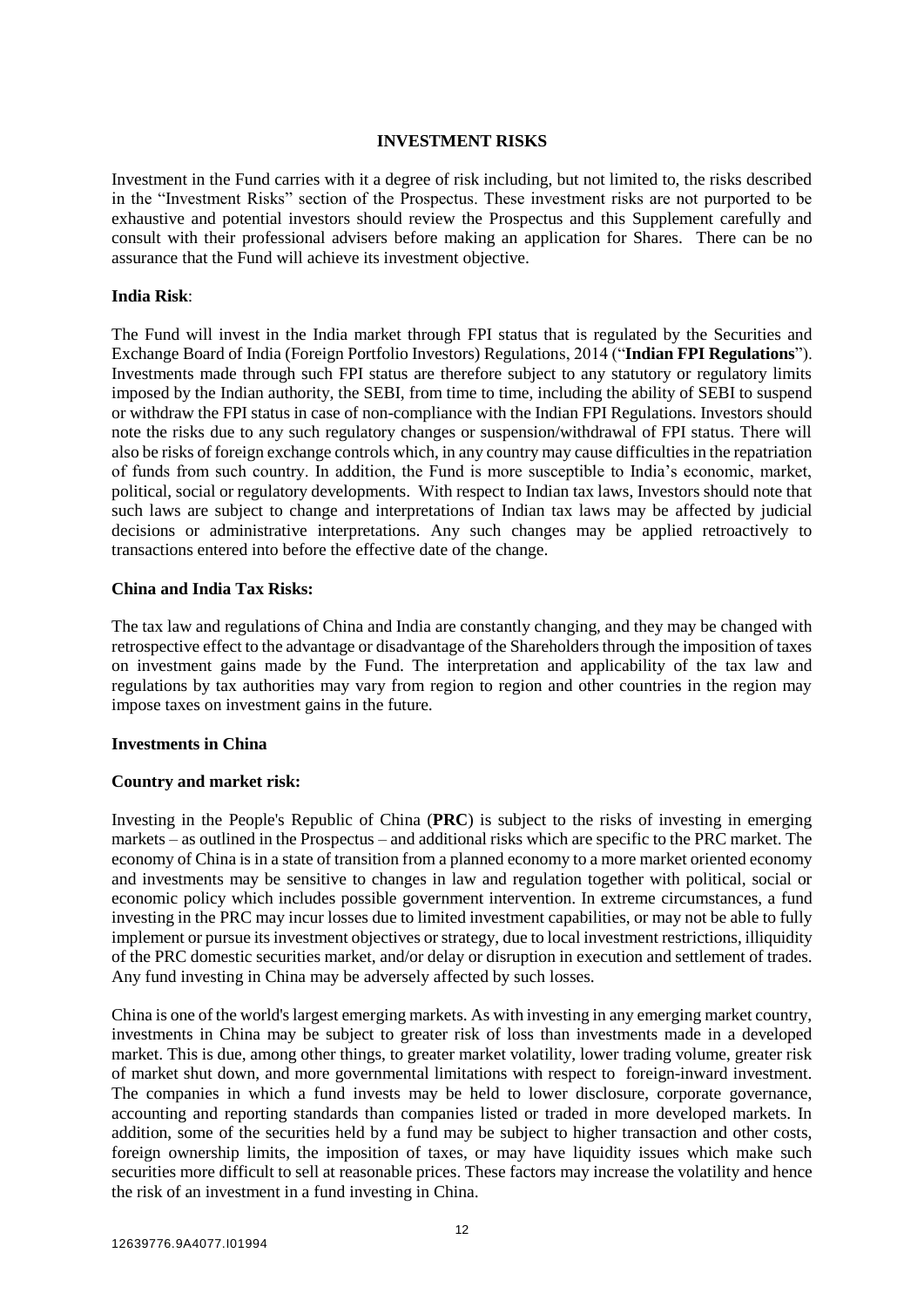### **Legal and taxation risk:**

The PRC legal system is based on written statutes and their interpretation by the Supreme People's Court. Prior court decisions may be cited for reference but have no precedent value. Since 1979, the PRC government has been developing a comprehensive system of commercial laws, and considerable progress has been made in introducing laws and regulations dealing with economic matters such as foreign investment, corporate organisation and governance, commerce, taxation and trade. However, because of the limited volume of published cases and judicial interpretation and their non-binding nature, the interpretation and enforcement of these regulations involves significant uncertainties. Given the short history of the PRC system of commercial laws, the PRC regulatory and legal framework may not be as well developed as those of developed countries. In addition, as the PRC legal system develops, no assurance can be given that changes in such laws and regulations, their interpretation or their enforcement will not have a material adverse effect on the Fund's onshore business operations. The PRC government heavily regulates the domestic exchange of foreign currencies within the PRC. PRC law requires that all domestic securities transactions must be settled in renminbi (the official currency of the PRC which is used to denote the Chinese currency) (**RMB**) places significant restrictions on the remittance of foreign currency, and strictly regulates currency exchange from RMB.

## **Risk associated with the Stock Connect China Connect Securities**

Funds seeking to invest in the domestic securities markets of the China via the Stock Connect and other similarly regulated programmes are subject to the following additional risks:

## **General Risk:**

The program requires use of information technology systems which may be subject to operational risk due to its cross-border nature. If the relevant systems fail to function properly, trading in both Hong Kong and Shanghai or Hong Kong and Shenzhen, respectively and any other relevant markets through the programmes could be disrupted.

## **Operational Risk:**

The HKSCC provides clearing, settlement, nominee functions and other related services of the trades executed by Hong Kong market participants. Regulations in China which include certain restrictions on selling and buying will apply to all market participants. In the case of sale, pre-delivery of shares are required to the broker, increasing counterparty risk. Because of such requirements, the Fund may not be able to purchase and/or dispose of holdings of Chinese listed securities in a timely manner.

## **Investor Compensation:**

The Fund will not benefit from local investor compensation schemes.

## **Restriction on trading days:**

Stock Connect programmes will only operate on days when both the Chinese and Hong Kong markets are open for trading and when banks in each respective market are open on the corresponding settlement days. There may be occasions when it is a normal trading day for the Chinese market but the Fund cannot carry out any trading in Chinese listed securities. The Fund may be subject to risks of price fluctuations in Chinese listed securities during the time when a China-Hong Kong Stock Connect Programme is not trading as a result.

#### **Trading Quota:**

Trading under the Stock Connect programme will be subject to a maximum cross-boundary investment quota ("Aggregate Quota"), together with a daily quota ("Daily Quota"). Northbound trading will be subject to a separate set of Aggregate and Daily Quota. The Aggregate Quota and the Daily Quota may change and consequently affect the number of permitted buy trades on the Northbound Trading Link.

The Aggregate Quota caps the absolute amount of fund inflow into China under Northbound trading. The Northbound Aggregate Quota is set at RMB300 billion.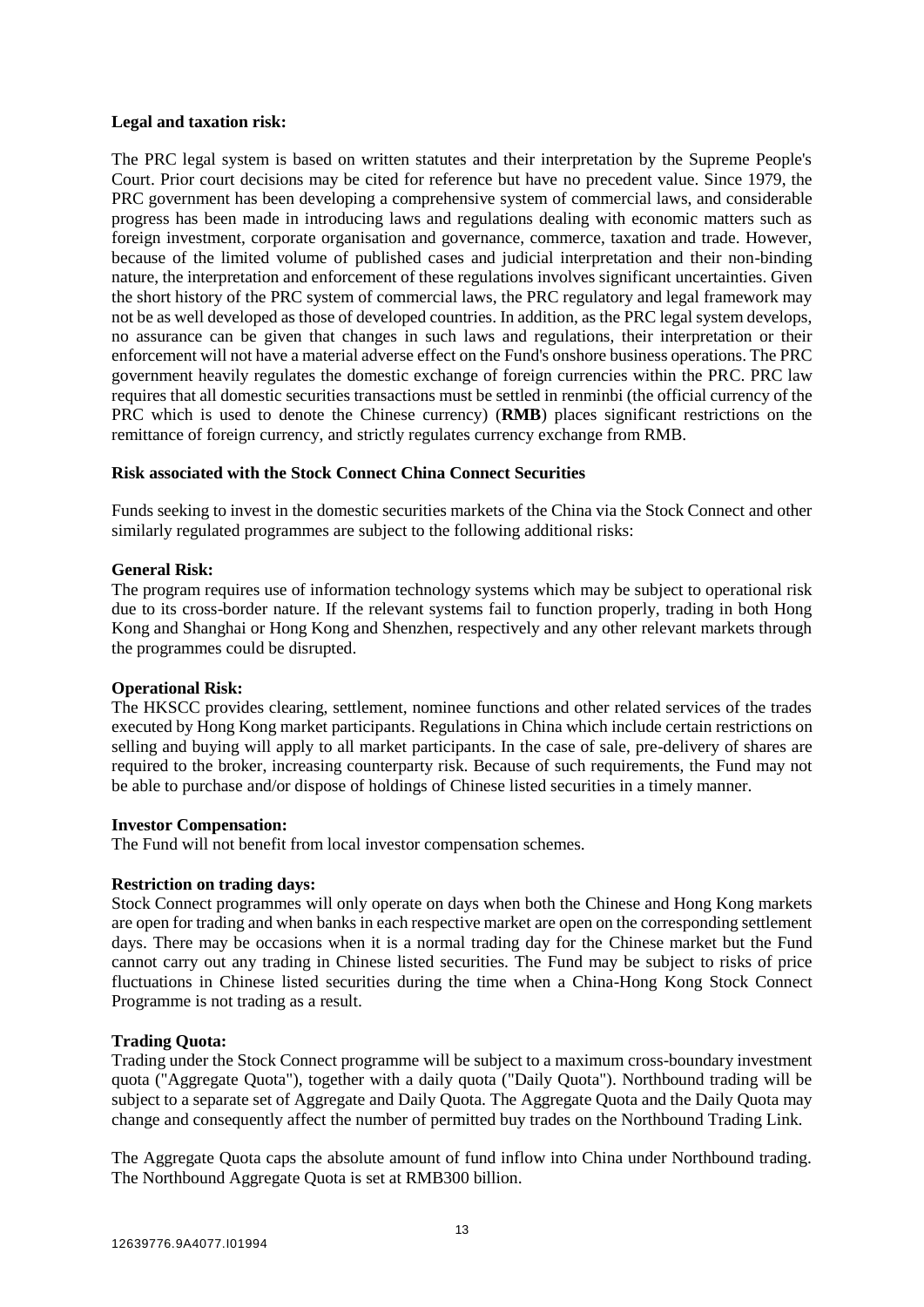The Daily Quota limits the maximum net buy value of cross-boundary trades under Stock Connect each day. The Northbound Daily Quota is set at RMB13 billion. These Aggregate and Daily Quota may be increased or reduced subject to the review and approval by the relevant Chinese regulators from time to time. SEHK will monitor the quota and publish the remaining balance of the Northbound Aggregate Quota and Daily Quota at scheduled times on the HKEx's website.

The Fund does not have exclusive use of the Aggregate Quota and the Daily Quota and such quotas are utilised on a "first come - first served" basis. Quota limitations may restrict the Fund's ability to invest in China Connect Securities through the Stock Connect on a timely basis, and the Fund may not be able to effectively pursue its investment strategies depending on the Fund's size of investment in China Connect Securities through the Stock Connect.

#### **Nominee arrangements**:

HKSCC is the nominee holder of the SSE Securities and Shenzhen Stock Exchange Securities acquired by Hong Kong and overseas investors through Stock Connect.

The China Securities Regulatory Commission Stock Connect rules expressly provide that investors enjoy the rights and benefits of the securities acquired through Stock Connect in accordance with applicable laws. Such rules are departmental regulations having legal effect in China. However, the application of such rules is untested, and there is no assurance that China courts will recognise such rules (for example, in liquidation proceedings of Chinese companies). It should be noted that HKSCC as nominee holder shall have no obligation to take any legal action or court proceedings to enforce any rights on behalf of the investors in respect of the SSE Securities and SZSE Securities in China or elsewhere. Therefore, although the Fund's ownership may be ultimately recognised, the Sub-Fund may suffer difficulties or delays in enforcing its rights in SSE Securities or SZSE Securities.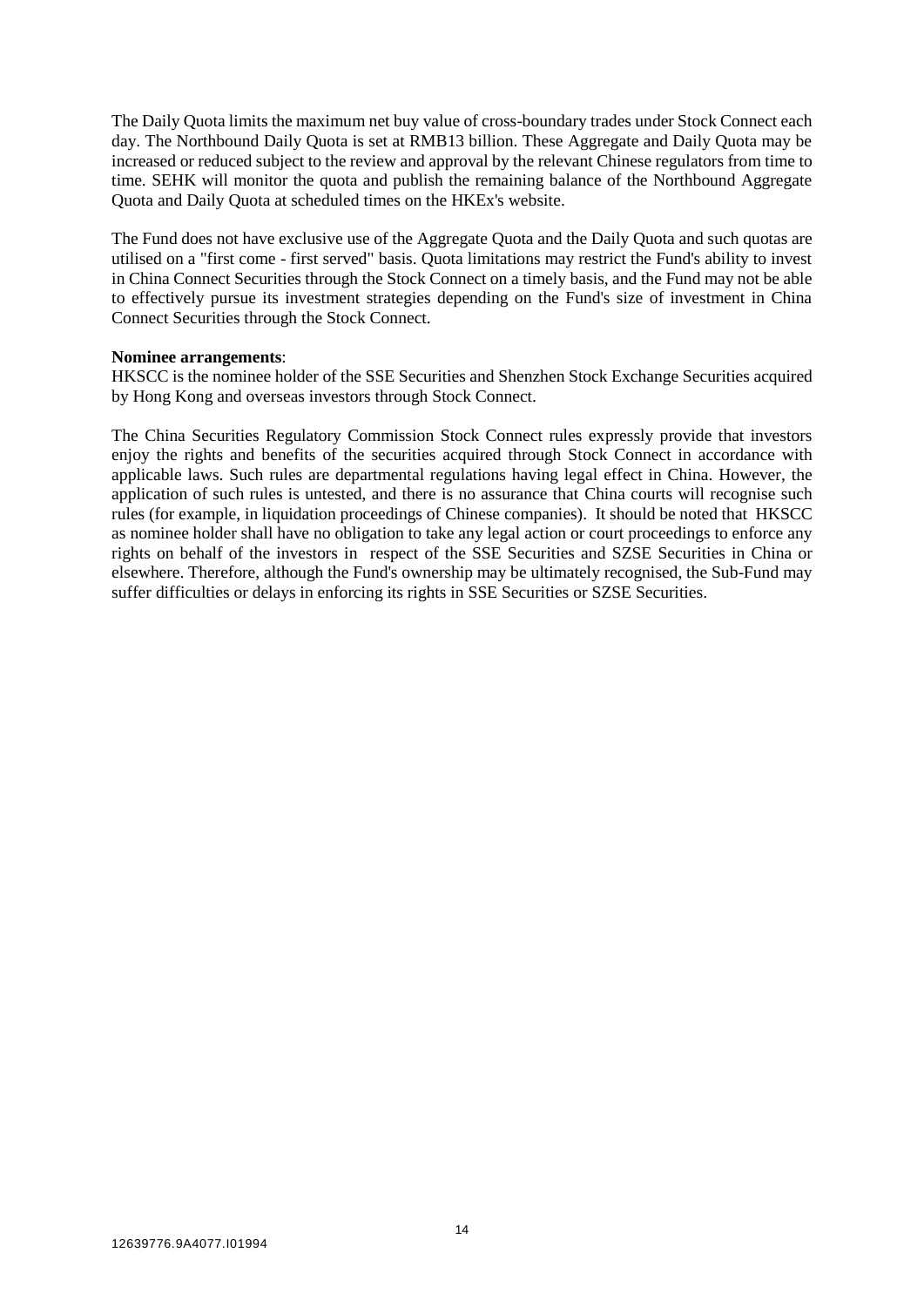# **KEY INFORMATION FOR SUBSCRIBING AND REDEEMING**

# <span id="page-17-0"></span>**Retail Share Classes**

| Class | <b>CCY</b> | <b>Minimum Initial</b><br>Investment | <b>Subsequent Investment</b> | <b>Minimum Holding</b><br>Amount |
|-------|------------|--------------------------------------|------------------------------|----------------------------------|
| A     | <b>EUR</b> | €5,000                               | €5,000                       | $\epsilon$ 100                   |
|       | USD        | \$5,000                              | \$5,000                      | \$100                            |

## **Institutional Share Classes**

| <b>Class</b> | <b>CCY</b> | <b>Minimum Initial</b><br>Investment | <b>Subsequent Investment</b> | <b>Minimum Holding</b><br><b>Amount</b> |
|--------------|------------|--------------------------------------|------------------------------|-----------------------------------------|
| G.           | <b>EUR</b> | €1,000,000                           | €250,000                     | €100                                    |
| Н            | USD        | \$1,000,000                          | \$250,000                    | \$100                                   |

The Directors are given authorisation to effect the issue of Shares of any Class and to create new Share Classes on such terms as they may from time to time determine in accordance with the Central Bank's requirements.

It should be noted that the details for each Share Class set out in the table above include the minimum initial and subsequent subscription amounts and the minimum holding amounts. These amounts may be reduced or waived at the discretion of the Directors or the Sub-Investment Manager. No partial redemption requests may be received for an amount of less than the minimum holding amounts set out above and any partial redemption which does not satisfy this requirement shall be treated as a request by the Shareholder to redeem all of its Shares in the relevant Class.

## **Initial Offer Period/Start Date of Trading**

Class A, Class B and Class G Shares will be made available initially from 9:00am (GMT) on 5 April 2022 and will continue until 17:00 (GMT time) on 4 October 2022 (or such shorter or longer period as the Directors may determine and notify to the Central Bank). After the Initial Offer Period, Shares will be available for subscriptions at the relevant Net Asset Value per Share at each Dealing Day (the "**Initial Offer Period**"). The Initial Offer Period for the Class H Shares has been closed.

## **Initial Offer Price**

During the Initial Offer Period, the Class A and Class G Shares will be available for subscription at €100 per Share and the Class B Shares will be available for subscription at \$100 per Share (the "**Initial Offer Price**").

## **Subsequent Dealing**

Following the close of their respective Initial Offer Periods, Shares shall be issued at the Net Asset Value per Share calculated at the Valuation Point and adding thereto such sum as the Directors in their absolute discretion may from time to time determine as an appropriate provision for any applicable Duties and Charges as provided for in the Prospectus.

Applications for Shares should be made through the Administrator (whose details are set out in the Application Form) on behalf of the Fund. Such requests must be received no later than the Dealing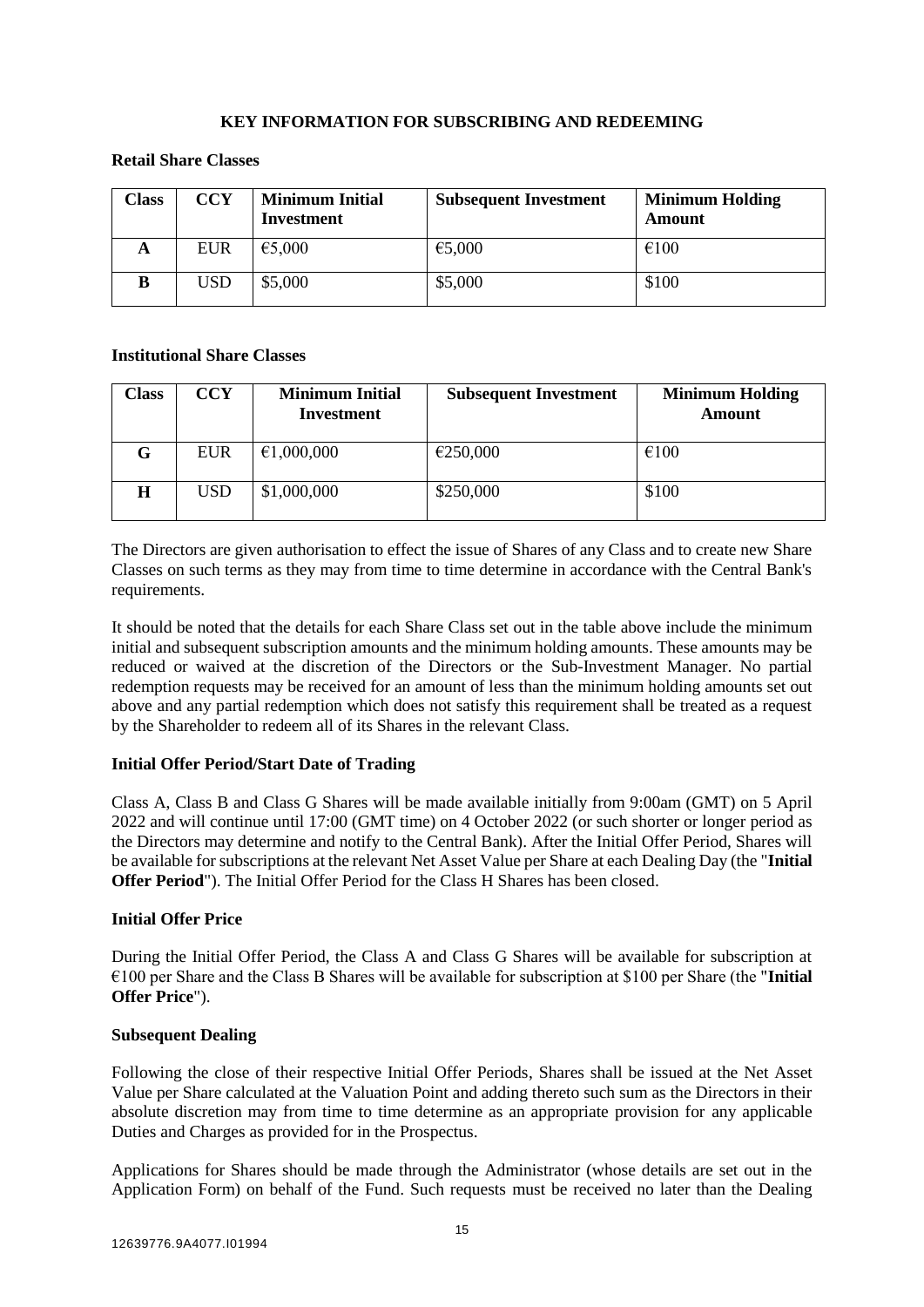Deadline with cleared subscription monies to be received no later than 16:00 (Irish time) one (1) Business Day prior to the relevant Dealing Day. Applications received after such time will be held over until the following Dealing Day.

Initial applications should be made by submitting a signed, original Application Form to the ICAV care of the Administrator but may, if the Directors so determine, be made by facsimile subject to prompt transmission to the Administrator of the original, signed Application Form and such other papers (such as documentation relating to money laundering prevention checks) as may be required by the Administrator.

Subsequent applications to purchase Shares in the Fund following the initial subscription may be made to the Administrator in writing or by facsimile. Applications by facsimile will be treated as definite orders and no application will be capable of withdrawal after acceptance by the Administrator (save in the event of suspension of calculation of the Net Asset Value of the Fund).

Subscriptions for the Shares must be in the currency of the relevant Share Class. No credit interest will accrue on subscription monies received prior to the deadline*.*

Subscriptions for the Classes of Shares should be made by electronic transfer to the account as specified in the Application Form.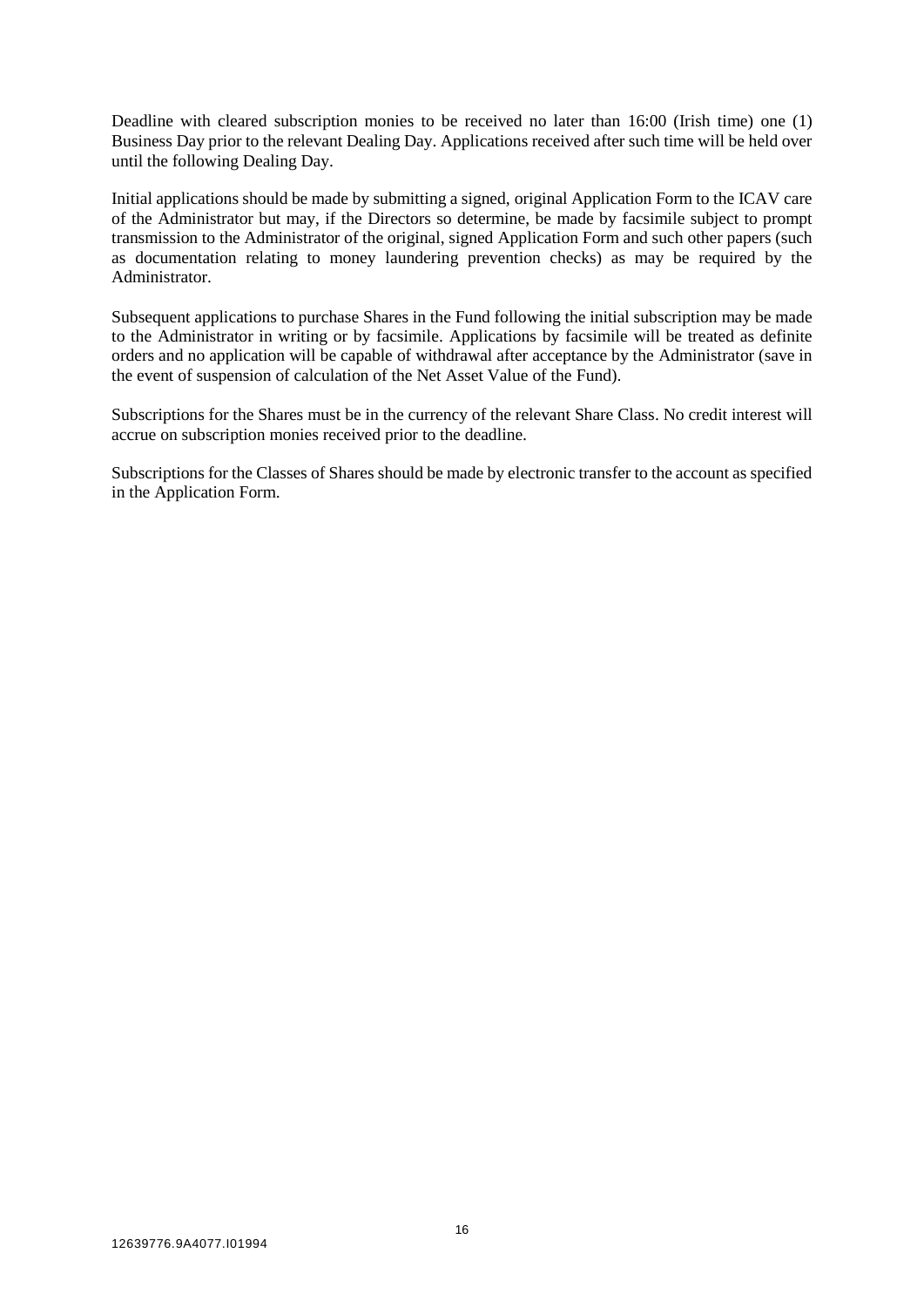#### **REDEMPTIONS**

#### <span id="page-19-0"></span>**Redemption of Shares**

Shareholders may request the Fund to redeem their Shares on and with effect from any Dealing Day at the Net Asset Value per Share calculated at the Valuation Point immediately preceding the relevant Dealing Day less any applicable Duties and Charges as provided for in the Prospectus and such other adjustment, if any, as may be specified, as the Directors may from time to time determine including, without limitation, any adjustment required for exchange fees as described under "Switching between Share Classes" below, provided that no redemption charge will apply to a redemption of Shares unless it is part of a switch between Share Classes as detailed below.

Redemption requests should be made on the Redemption Form (available from the Administrator) which should be posted or sent by facsimile to the Administrator no later than the Dealing Deadline. The address for the Administrator is set out in the Redemption Form. Subject to the foregoing, and to the receipt of the original Application Form and all anti-money laundering documentation and completion of all anti-money laundering checks, redemption proceeds will be paid by electronic transfer to the Shareholder's account specified in the Application Form normally within 3 Business Days from the Dealing Day. Redemptions will not be processed on non-verified accounts.

Any failure to supply the ICAV or the Administrator with any documentation requested by them for anti-money laundering purposes, as described above, may result in a delay in the settlement of redemption proceeds. In such circumstances, the Administrator will process any redemption request received by a Shareholder, however the proceeds of that redemption shall remain an asset of the Fund and the Shareholder will rank as a general creditor of the ICAV until such time as the Administrator has verified the Shareholder's identity to its satisfaction, following which redemption proceeds will be released.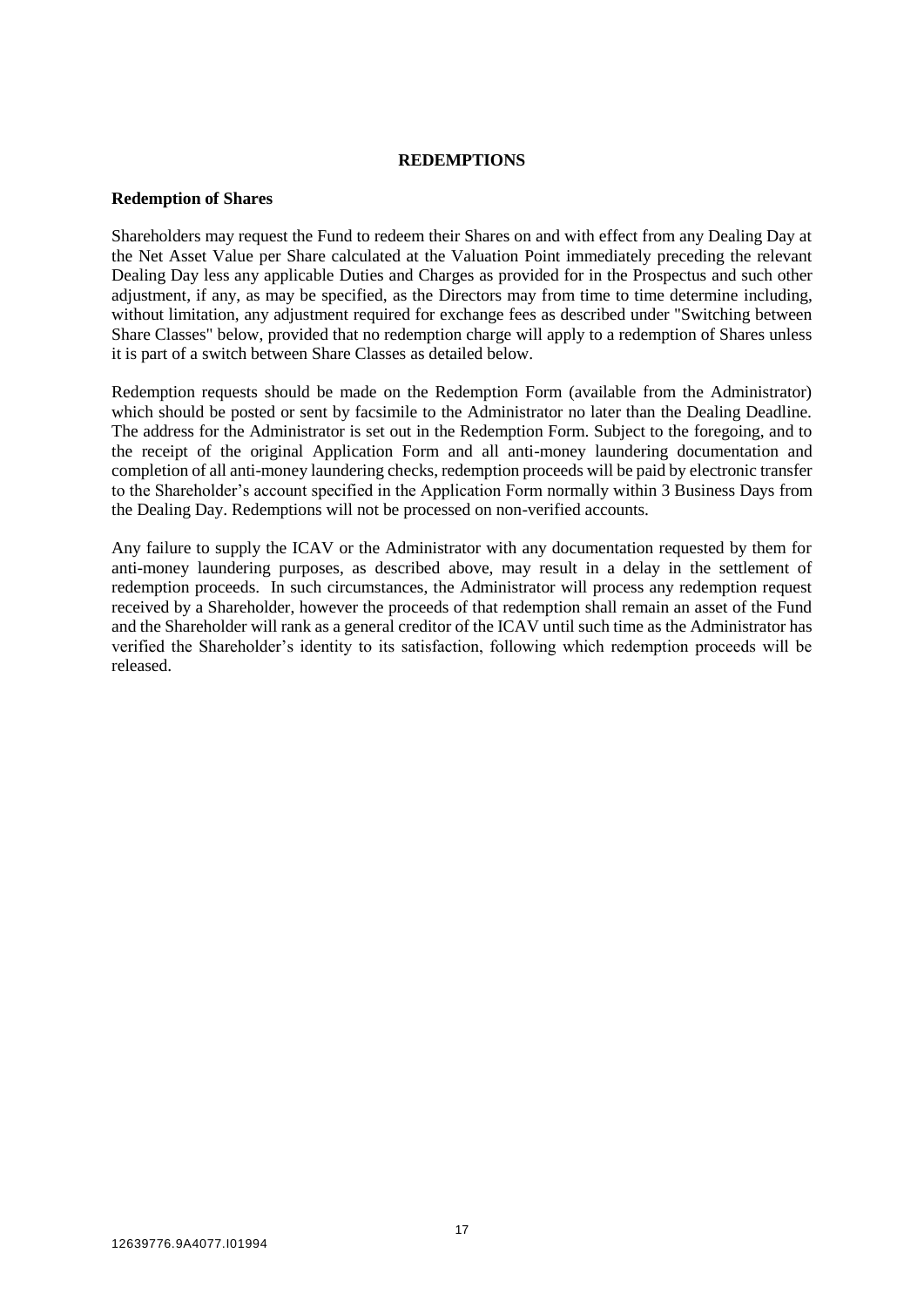### **SWITCHING BETWEEN SHARE CLASSES AND FUNDS**

<span id="page-20-0"></span>A Share exchange may be effected by way of a redemption of Shares of one class and a simultaneous subscription at the most recent NAV per Share for Shares of the other class. The general provisions and procedures relating to redemptions and subscriptions for Shares as set out above will apply.

Redemption proceeds will be converted into the other currency at the prevailing rate of exchange available to the Administrator and the cost of conversion will be deducted from the amount applied in subscribing for Shares of the other class.

If a shareholder switches more than twice in one calendar year between different Funds of the ICAV, an exchange fee not to exceed 1% of the redemption proceeds of the Shares which are being exchanged with Shares of the other Fund of the ICAV may be payable on each exchange. If the exchange fee is charged, then the redemption proceeds of the Shares which are being exchanged will be reduced by the amount of the exchange fee and the net amount applied in subscribing for Shares of the other Fund of the ICAV. The Directors or their delegates may waive the payment of the exchange fee at their discretion. Where charged, the exchange fee will be retained by the Fund of the ICAV from which the redemption side of the exchange is taking place.

## **DIVIDEND POLICY**

<span id="page-20-1"></span>The ICAV does not anticipate distributing dividends from net investment income in respect of the Fund but the ICAV reserves the right to pay dividends or make other distribution in the future provided that full details will be provided in an updated Supplement and that the Shareholders will be notified in advance of any change to this Dividend Policy. Initially such amounts will be retained by the ICAV and will be reflected in the Net Asset Value of the Fund.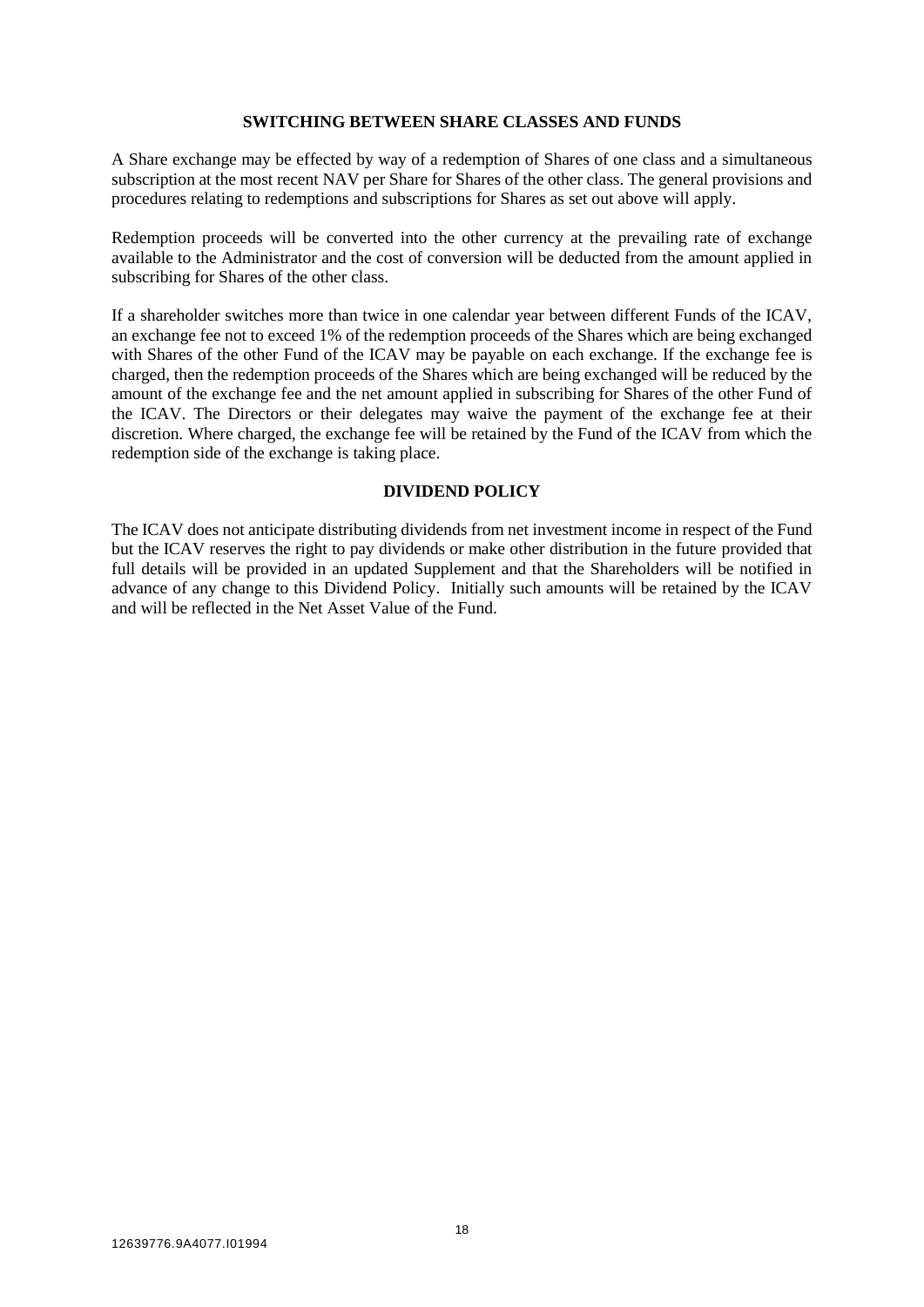### **FEES AND EXPENSES**

<span id="page-21-0"></span>This section should be read in conjunction with the section entitled "Fees and Expenses" in the Prospectus. Further details in relation to each of these fees, including the maximum fee which may be charged by the Fund are set out below.

#### **Investment Management Fees**

The Investment Manager shall be entitled to an investment management fee payable out of the assets of the Fund calculated by the Administrator, accruing at each Valuation Point and payable monthly in arrears at an annual rate of:

#### (a) **Retail Share Classes**

1.75% of the Net Asset Value of the Class A and Class B Shares at each Valuation Point.

#### (b) **Institutional Share Classes**

1.50% of the Net Asset Value of the Class G and Class H Shares at each Valuation Point.

#### **Performance Fees**

In addition to the Management Charge the Investment Manager is entitled to a performance fee (the "**Performance Fee**").

The Performance Fee shall be calculated and shall accrue at each Valuation Day and the accrual will be reflected in the Net Asset Value per Share of the relevant Share Class. The Performance Fee will be paid annually in arrears as soon as practicable after the close of business on the Business Day following the end of the relevant Performance Period.

The Performance Fee shall be calculated in respect of each period of twelve months ending on the last Valuation Day in December (a "**Performance Period**"). The first Performance Period shall begin from the end of the Initial Offer Period of the relevant Share Class and shall finish on the last Valuation Day in December of that year. If the Investment Management Agreement is terminated before the last Valuation Day in December in any year the Performance Fee in respect of the then Performance Period will be calculated and paid as though the date of termination were the end of the relevant Performance Period.

The Performance Fee rate for each Performance Period shall be equal to 15% of the amount, if any, by which the Net Asset Value of the relevant Share Class exceeds the High Watermark of such Share Class on the last Valuation Day of the Performance Period. In addition, the Performance Fee with respect to any redemptions of Shares during the Performance Period will crystallise and become payable to the Investment Manager within 14 days of the redemption date.

"High Water Mark" means in respect of the initial Performance Period for a Share Class the Initial Offer Price of the relevant Share Class multiplied by the number of Shares of such Share Class issued during the Initial Offer Period, increased on each Valuation Day by the value of any subscriptions or decreased on each Valuation Day pro rata by the value of any redemptions of the Shares which have taken place since the Initial Offer Period.

No Performance Fee is accrued or paid until the Net Asset Value per share exceeds: (a) the previous highest Net Asset Value per share on which the Performance Fee was paid or accrued, or (b) the Initial Offer price. The Performance Fee is only payable or paid on the increase of the Net Asset Value per share over the amount in (a) or (b), whichever is higher.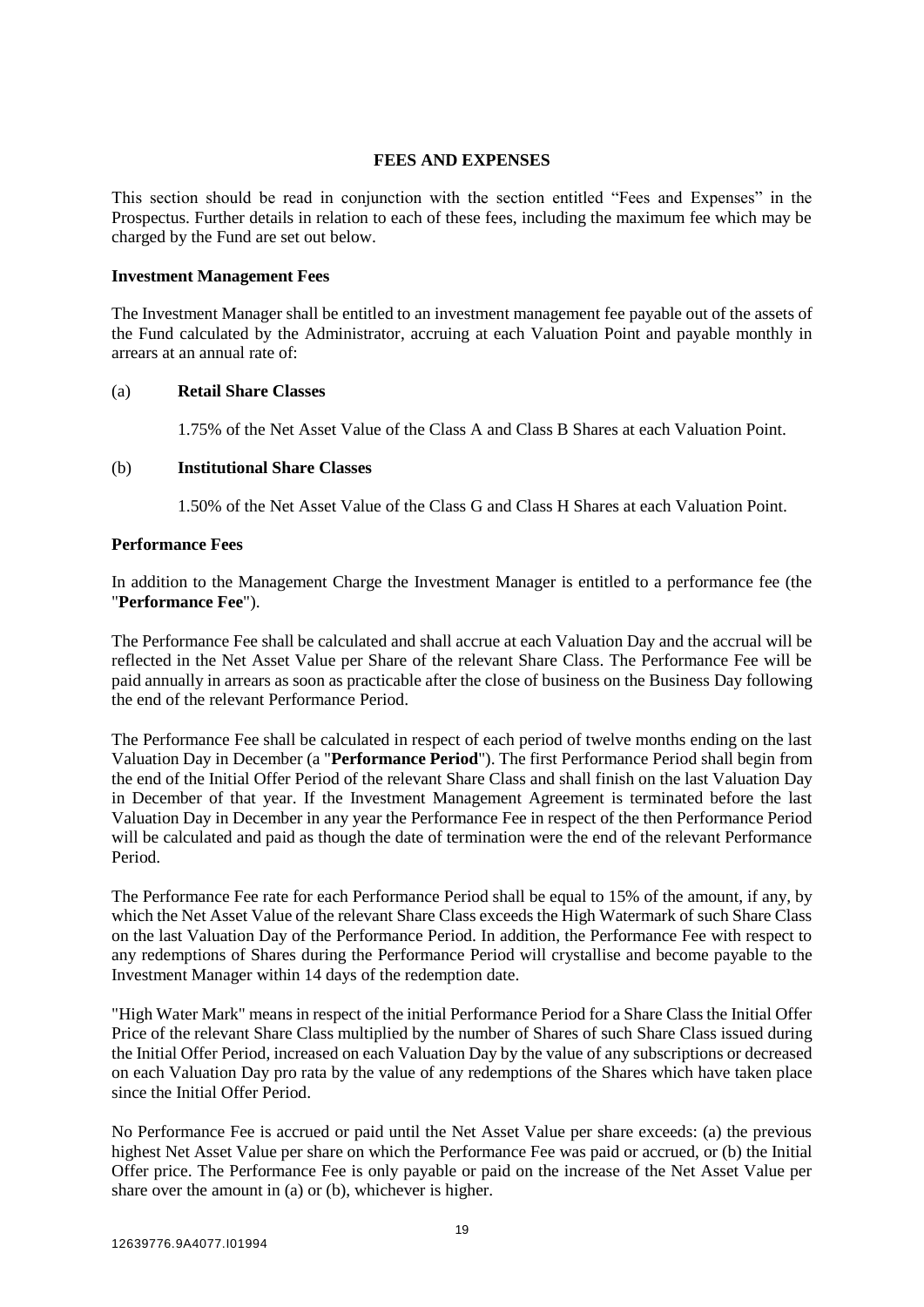For each subsequent Performance Period for a Share Class the "High Water Mark" means either

- (i) where a Performance Fee was payable in respect of the prior Performance Period, the Net Asset Value per Share of the relevant Share Class at the beginning of the Performance Period multiplied by the number of Shares of such Share Class in issue at the beginning of such Performance Period, increased on each Valuation Day by the value of any subscriptions or decreased on each Valuation Day pro rata by the value of any redemptions of Shares which have taken place since the beginning of such Performance Period; or
- (ii) where no Performance Fee was payable in respect of the prior Performance Period, the High Water Mark of the relevant Share Class at end of the prior Performance Period, increased on each Valuation Day by the value of any subscriptions or decreased on each Valuation Day pro rata by the value of any redemptions of Shares which have taken place since the beginning of such Performance Period.

The calculation of the Performance Fee is verified by the Depositary.

For the avoidance of doubt, the calculation of any Performance Fee shall include all income and net realised and unrealised gains and losses. Investors shall note that Performance Fees may be paid on unrealised gains and losses as at the end of each Performance Period, and as a result, incentive fees may be paid on unrealised gains, which may subsequently never be realised. The Performance Fee methodology is calculated net of all costs (for example all investment management and administration fees) and excess performance is calculated without deducting the Performance Fee itself which the Investment Manager has determined to be in investors' best interests.

Please see example of how the performance fee will be calculated to provide investors with a better understanding of the performance fee model, at Appendix I. The Performance Fee is verifiable and not open to the possibility of manipulation. For the avoidance of doubt, artificial increases resulting from new subscriptions into the Fund are not taken into the account when calculating the Fund's Performance Fee.

## **Sub-Investment Manager Fees**

The Investment Manager will be responsible for the paying Sub-Investment Manager their share of the Investment Management and Performance Fees.

# **Management Fee**

The Manager shall be entitled to an annual management fee. Details of this fee, including the maximum management fee chargeable are set out in the Prospectus.

## **Administration Fees**

The Administrator will be paid a monthly fee not to exceed 0.09% per annum, (exclusive of any VAT), of the entire Net Asset Value of the Fund subject to a minimum annual fee of up to US\$60,000 plus US\$6,000 per Class of Shares, exclusive of out-of-pocket expenses. There will be an annual fee payable of up to US\$6,125 for the preparation of annual and semi-annual financial statements. Transfer agency fees shall also be payable to the Administrator from the assets of the Fund at normal commercial rates (rates are set out in the Administration Agreement and available from the Investment Manager upon request). Annual US tax reporting fees of US\$2,000 will apply with additional FATCA/CRS reporting fees of up to US\$4,000 per annum.

The Administrator will also be reimbursed out of the assets of the Fund for reasonable out-of-pocket expenses incurred by the Administrator.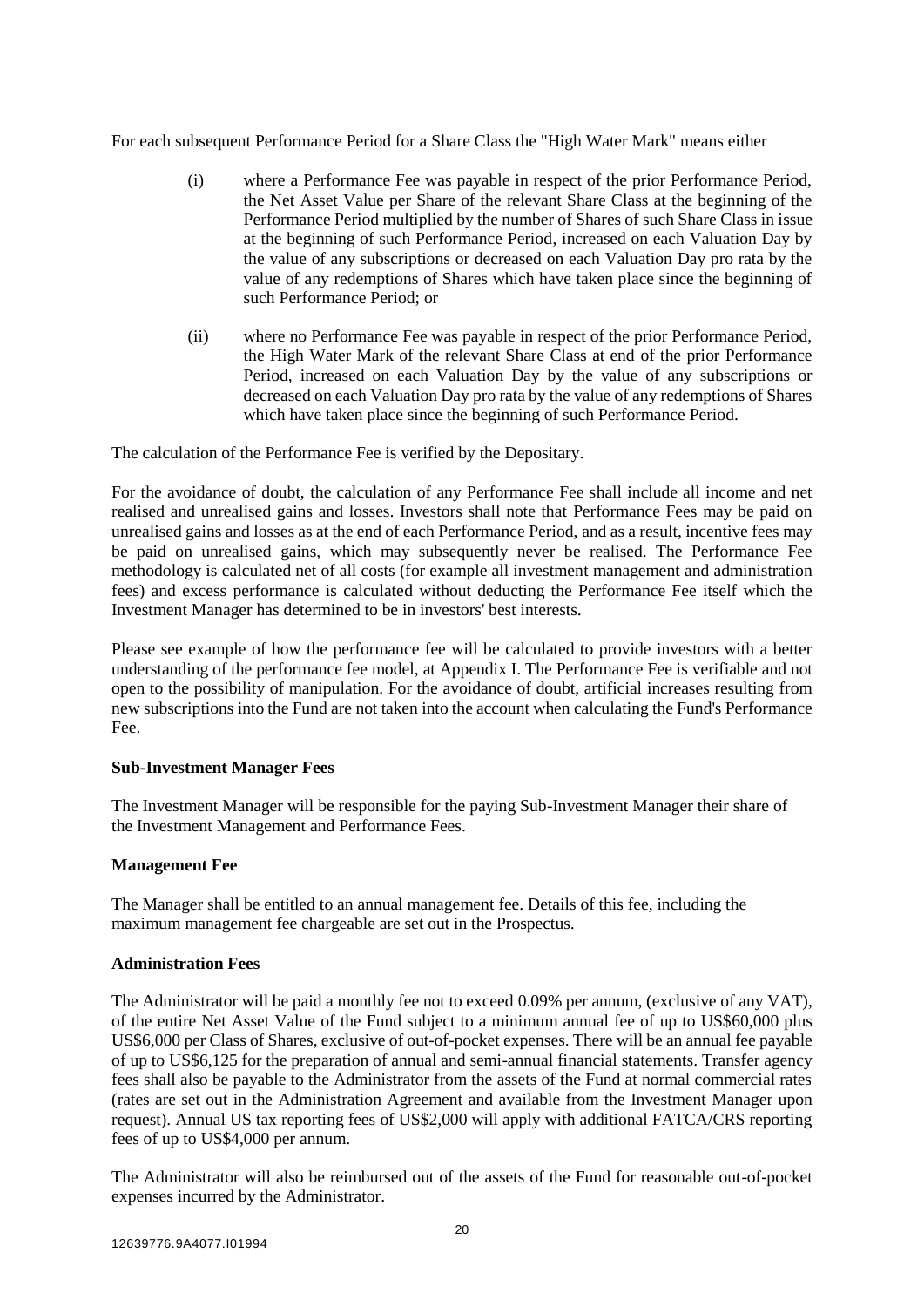The fees and expenses of the Administrator will accrue at each Valuation Point and are payable monthly in arrears.

# **Depositary Fees**

The Depositary will be paid a fee not to exceed 0.0275% per annum of the Net Asset Value of the Fund (exclusive of any VAT and any transaction charges). The Depositary will also be paid out of the assets of the Fund for reasonable out-of-pocket expenses and any transaction charges (which shall be at normal commercial rates) incurred by them and for the reasonable fees and customary agent's charges paid by the Depositary to any sub-custodian (which shall be charged at normal commercial rates) together with value added tax, if any, thereon.

The fees and expenses of the Depositary shall accrue daily and be calculated monthly based on the Net Asset Value of the Fund on the last Dealing Day of each calendar month and shall be payable monthly in arrears.

## **Other fees and expenses**

The ICAV will also reimburse the Investment Manager for its reasonable out-of-pocket expenses incurred by the Investment Manager. Such out-of-pocket expenses may include the preparation of marketing material and portfolio reports provided that they are charged at normal commercial rates and incurred by the Investment Manager in the performance of its duties under the Investment Management Agreement.

The Investment Manager may from time to time and at its sole discretion and out of its own resources decide to pay rebates/retrocessions to some or all Shareholders or to the ICAV out of the Investment Management Fee that it receives.

All fees payable to the Investment Manager will be paid in the Base Currency of the Fund. The Fund shall bear the cost of any Irish value added tax applicable to any amount payable to the Investment Manager.

## **Establishment Costs of the Fund**

The establishment costs of the Fund did not exceed  $\epsilon$ 20,000. These costs will be borne out of the assets of the Fund and will be amortised over the three financial years of the Fund following the approval of the Fund by the Central Bank or such other period as the Directors may determine.